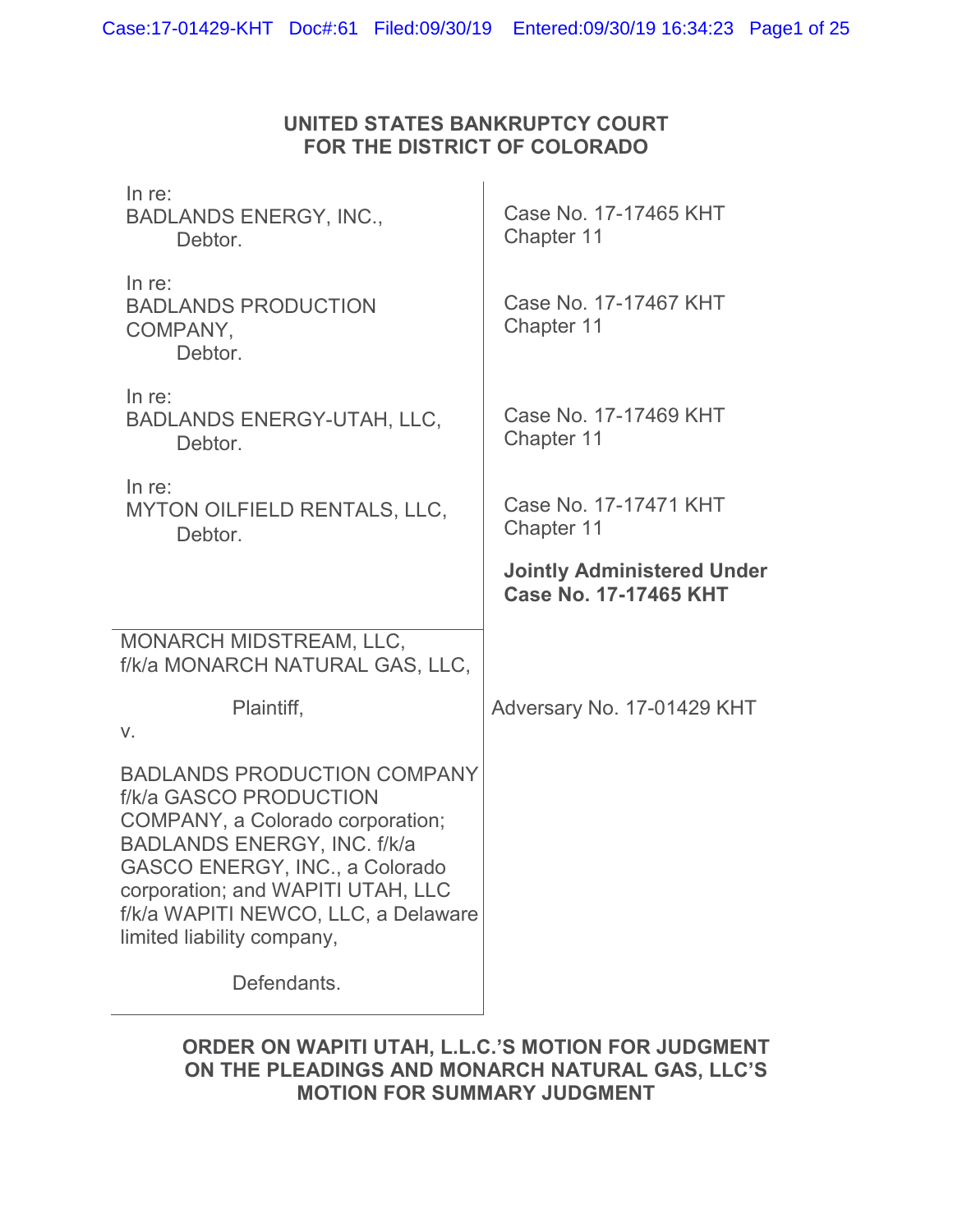THIS MATTER comes before the Court on the following motions filed by Plaintiff Monarch Midstream, LLC ("Monarch") and Defendant Wapiti Utah, LLC ("Wapiti Utah"):

- (1) Wapiti Utah's Motion for Judgment on the Pleadings ("Wapiti Utah's Motion," docket #22); Monarch's Opposition thereto (docket #26); Wapiti Utah's Reply (docket #31); Wapiti Utah's Supplement to the Motion (docket #55); and Monarch's Response to the Supplement (docket #57); and
- (2) Monarch's Motion for Summary Judgment and Supporting Memorandum ("Monarch's Motion," docket #27) and supplemental exhibits (docket #29); Wapiti Utah's Opposition thereto and Objection to Materials in Support Thereof (docket #32); and Monarch's Reply (docket #34).

## **I. INTRODUCTION**

Badlands Production Company, f/k/a Gasco Production Company, and Badlands Energy, Inc., f/k/a Gasco Energy, Inc., are Colorado corporations and Debtors in the above captioned Chapter 11 bankruptcy cases. Badlands Energy, Inc. owns 100% of Badlands Production Company and will be collectively referred to herein as "Badlands". Badlands was a consolidated natural gas and petroleum exploration, development and production company.

Following notice and a hearing, on October 26, 2017, the Court entered an Order authorizing Badlands to sell its oil and gas assets located in the Uintah Basin, Utah (the "Riverbend Assets") to Wapiti Utah, formerly known as Wapiti Newco, L.L.C.,<sup>1</sup> a Delaware limited liability company, free and clear of liens, claims, encumbrances and interests pursuant to Sections 363(b) and (f) of the Bankruptcy Code<sup>2</sup> ("Sale Order").<sup>3</sup>

Monarch is a Delaware limited liability company and the owner and operator of natural gas gathering and processing and salt water disposal systems in Uintah and Duchesne Counties, Utah.

<sup>&</sup>lt;sup>1</sup> Both entities will be referred to as "Wapiti Utah."

<sup>2</sup> All references to the Bankruptcy Code or to Sections thereof are to 11 U.S.C. §§ 101, *et seq.*

<sup>3</sup> *See* Case No. 17-17465 KHT, docket #223, Order (A) Approving the Asset Purchase Agreement Between Debtor Badlands Production Company and Wapiti Utah, L.L.C., (B) Authorizing the Sale of Substantially All of the Debtor's Assets Free and Clear of All Liens, Claims, Encumbrances, and Interests, (C) Authorizing the Assumption and Assignment of Contracts, and (D) Granting Related Relief.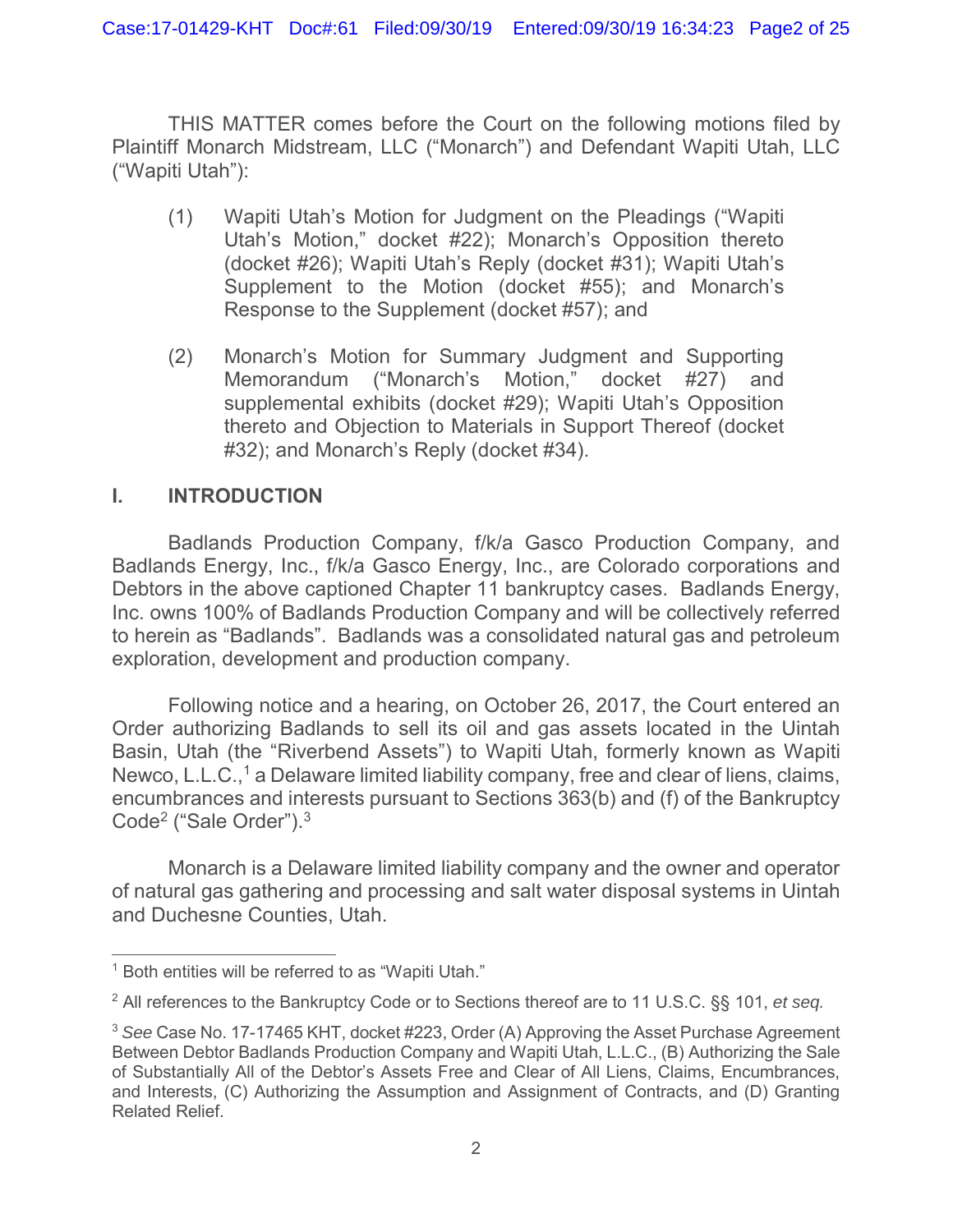Monarch objected to the sale of the Riverbend Assets to Wapiti Utah. Monarch had midstream gas gathering/processing and saltwater disposal contracts with Badlands and asserted those contracts could not be rejected because they constitute covenants running with the land. Just prior to the sale hearing, Monarch filed this adversary proceeding, requesting a declaratory judgment that its midstream contracts with Badlands burden the Riverbend Assets as covenants running with the land. Monarch also asserts a claim for breach of contract for over \$1.2 million in unpaid pre-petition fees under the contracts.

The purchaser, Wapiti Utah, agreed to take the Riverbend Assets subject to the outcome of this adversary proceeding, and the Court approved the sale with consensual language in the Sale Order to that effect. Debtors did not assume and assign the Monarch contracts to Wapiti Utah, but Wapiti Utah purchased the Riverbend Assets subject to the outcome of this litigation.

### **II. JURISDICTION**

The Court has jurisdiction over this core matter pursuant to 28 U.S.C. §§ 157(b)(2)(N) and (O), 28 U.S.C. § 1334, and 28 U.S.C. § 2201. The Court retained jurisdiction to interpret, implement, and enforce the terms of its Sale Order<sup>4</sup>, and the Court has jurisdiction to interpret and enforce its own prior Orders. *Travelers Indem. Co. v. Bailey*, 557 U.S. 137, 151 (2009). Monarch and Wapiti Utah<sup>5</sup> both consent to the entry of final orders by the Bankruptcy Court in this proceeding.

### **III. STANDARD OF REVIEW**

Rules 12(b)-(i) of the Federal Rules of Civil Procedure apply in adversary proceedings. Fed.R.Bank.P. 7012(b). Pursuant to Fed.R.Civ.P. 12(c), a party may move for judgment on the pleadings after the pleadings are closed. The Court "accept[s] the well-pleaded allegations of the complaint as true and construe[s] them in the light most favorable to the non-moving party." *Atl. Richfield Co. v. Farm Credit Bank of Wichita*, 226 F.3d 1138, 1160 (10th Cir. 2000) (citing *Realmonte v. Reeves*, 169 F.3d 1280, 1283 (10th Cir.1999); *Mock v. T.G. & Y. Stores Co.*, 971 F.2d 522, 529 (10th Cir.1992)).

Under applicable rules on a motion for judgment on the pleadings, if "matters outside the pleadings are presented to and not excluded by the court, the motion

<sup>4</sup> *See* Sale Order, Case No. 17-17465 KHT, docket #223, p.29 at ¶46.

<sup>5</sup> On May 14, 2018, pursuant to a Court-approved settlement, Debtors Badlands Production Company and Badlands Energy, Inc. were dismissed as Defendants. *See* docket #44.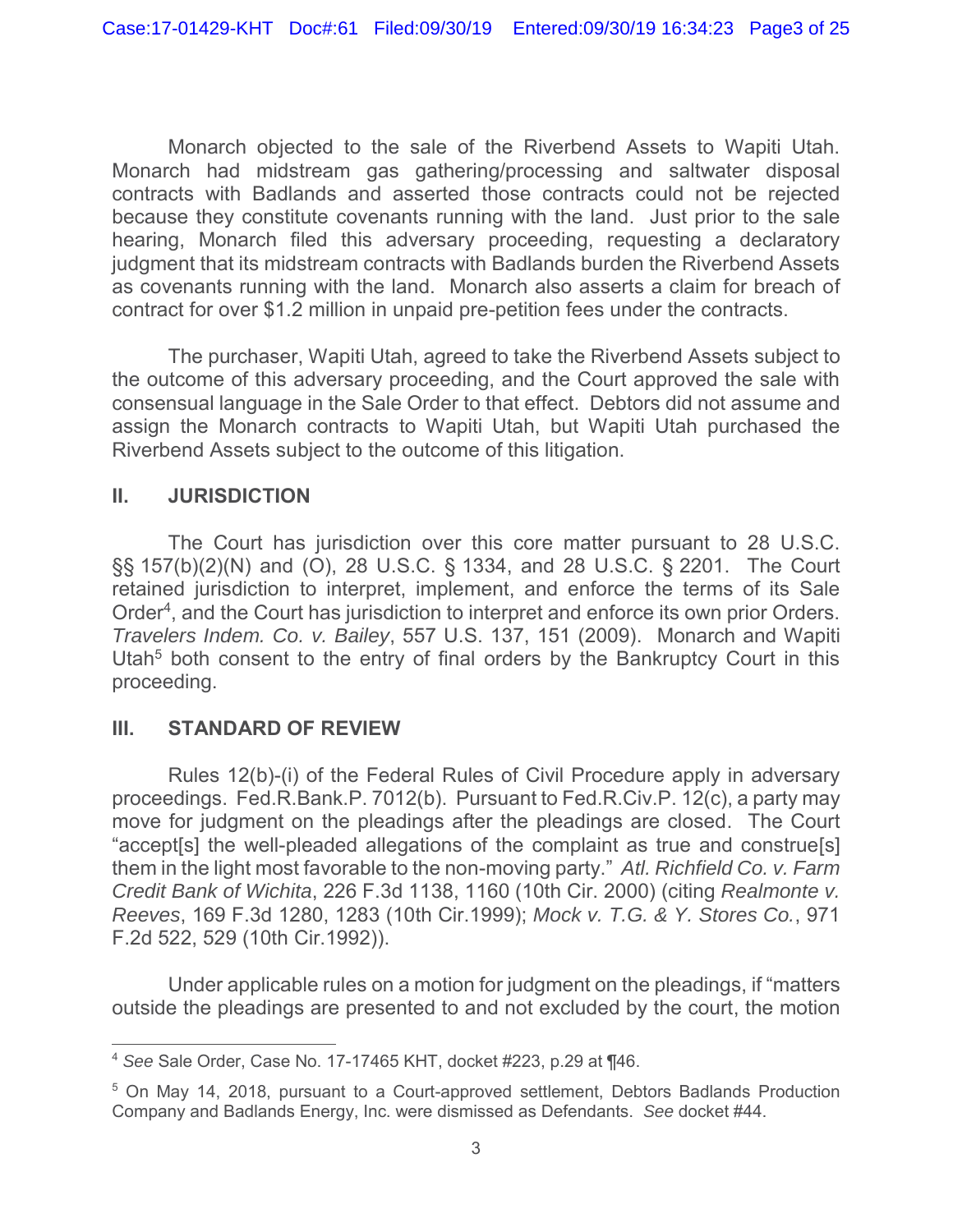must be treated as one for summary judgment under Rule 56. All parties must be given a reasonable opportunity to present all the material that is pertinent to the motion." Fed.R.Civ.P. 12(d); Fed.R.Bankr.P. 7012(b).

Similarly, Fed.R.Civ.P. 56 applies in adversary proceedings and provides summary judgment is appropriate if "the movant shows that there is no genuine dispute as to any material fact and the movant is entitled to judgment as a matter of law." Fed.R.Civ.P. 56(a); Fed.R.Bankr.P. 7056; *Anderson v. Liberty Lobby, Inc.*, 477 U.S. 242, 247 (1986). When reviewing a motion for summary judgment, the Court is to "view the evidence and draw reasonable inferences therefrom in the light most favorable to the nonmoving party." *Koch v. Koch Indus., Inc.*, 203 F.3d 1202, 1212 (10th Cir. 2000) (citation omitted), *cert. denied*, 531 U.S. 926 (2000).

The Court treats the parties' pleadings as cross motions for summary judgment. Both parties submitted materials beyond what is attached to the Complaint and both incorporated arguments from their respective pleadings concerning Monarch's Motion into their arguments on Wapiti Utah's Motion. The Court held oral argument on these matters and finds both sides have had ample opportunity to present their arguments and materials to the Court. Although the Motions were filed early on in this case before discovery commenced, the material facts largely set forth in Monarch's Complaint are not disputed and the issues the Court is called upon to resolve are questions of law. To the extent the Court considered materials outside of the Complaint as noted below, those materials are undisputed as well. *See* note 6, below.

## **IV. UNDISPUTED FACTS**

On January 29, 2010, Monarch executed an Asset Purchase Agreement to purchase gas gathering and salt water disposal systems in Uintah and Duchesne Counties from Badlands Energy, Inc.'s predecessor, Gasco Energy, Inc., and Riverbend Gas Gathering, LLC (together, "Gasco Energy"). A copy of the Asset Purchase Agreement is attached to Monarch's Motion as Exhibit 2-A.6

 $6$  In responding to Monarch's Motion, Wapiti Utah did not follow L.B.R. 7056-1(b)(3) by providing a short and concise statement of agreement or opposition, in numbered paragraphs corresponding to those of the moving party, of the material facts as to which it is contended there is a genuine issue to be tried. Wapiti Utah, however, objected to the Affidavits of Lesa S. Adair, a partner in an energy consulting firm, and Judson Williams, Monarch's Chief Financial Officer and Treasurer, submitted by Monarch in support of its Motion. Wapiti Utah asserts, pursuant to Rule 56(d), that in the event the Court considers Monarch's Affidavits, the Court allow discovery on the intent issue "as well as securing rebuttal expert testimony regarding the use of covenants running with the land in the midstream sector". *See* Rubio Affidavit attached to Wapiti Utah's Response, docket #32, Exhibit A at ¶11. The Court did not consider the Affidavits, nor any of the background industry information, opinions or understandings expressed therein; such information was unnecessary to decide the issues presented by the Motions as a matter of law. The only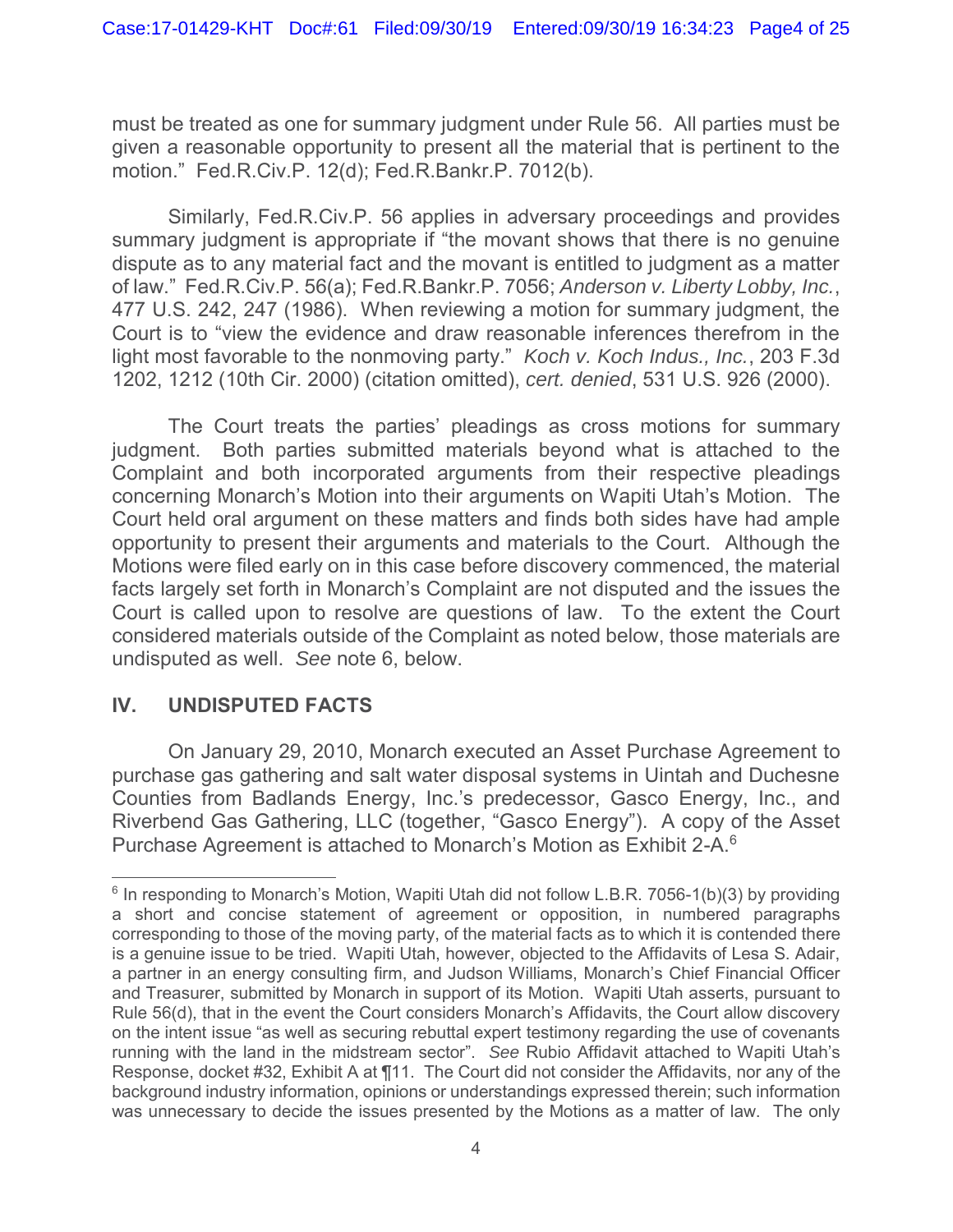Badlands, as successor-in-interest to Gasco Production Company ("Gasco"), and Monarch are parties to a Gas Gathering and Processing Agreement, effective March 1, 2010, which was amended and restated by the Amended and Restated Gas Gathering and Processing Agreement effective March 22, 2012 (the "Amended and Restated Agreement"). The original Agreement and the Amended and Restated Agreement are attached to Monarch's Complaint as Exhibits 1 and 27, respectively. The Amended and Restated Agreement was further amended on two occasions: Amendment No. 1, dated November 6, 2012, and effective as of March 22, 2012; Amendment No. 2, dated August 29, 2014, and effective as of July 1, 2014. The Amendments are attached to Monarch's Complaint as Exhibits 3 and 4, respectively. The Amended and Restated Agreement, together with Amendment Nos. 1 and 2, are hereinafter collectively referred to as the "GPA."

Wapiti Oil & Gas II, LLC ("WOG II") acquired a 50% interest in Badlands' oil and gas leases subject to the GPA (hereafter, the "Leases"), and in connection therewith, WOG II executed a Joinder to the Amended and Restated Agreement on March 22, 2012. Badlands and WOG II are hereafter collectively referred to as "Producers."

The Leases under the GPA are comprised of over 400 oil and gas leases in which Producers own interests. *See* Amended and Restated Agreement, Schedule 3 (Complaint, Exhibit 2).

Monarch and Gasco also entered into an Agreement for Disposal of Salt Water (the "SWDA"), effective February 26, 2010. The SWDA is attached to Monarch's Complaint as Exhibit 5. Amendment No. 1 to the SWDA, dated August 29, 2014, is effective as of July 1, 2014 and is attached to Monarch's Complaint as Exhibit 6. Gasco caused WOG II to be bound to the terms and

facts contained in the Declarations considered by the Court are (a) the undisputed fact of the existence of the Asset Purchase Agreement between Monarch and Gasco attached to the Declaration of Judson Williams as Exhibit 2-A, and (b) the undisputed fact of the sale memorialized by that agreement. These facts are neither disputed by Wapati Utah nor facts within the designated areas of inquiry on which Wapiti Utah asserted it needed discovery. Accordingly, the Court finds these facts are undisputed pursuant to Fed.R.Civ.P. 56(c); Fed.R.Bankr.P. 7056; and L.B.R. 7056-1(d). Wapiti Utah additionally requests the Affidavits be stricken under Rule 37 because the affiants were not disclosed and discovery had not yet commenced. Given the early stage of the litigation and the fact initial disclosures have not been exchanged by either party, the Court declines the request.

 $^7$  Exhibit 2 to the Complaint was supplemented to include the date on the first page, at docket #58. All references to Exhibit 2 to the Complaint are to the supplemented version.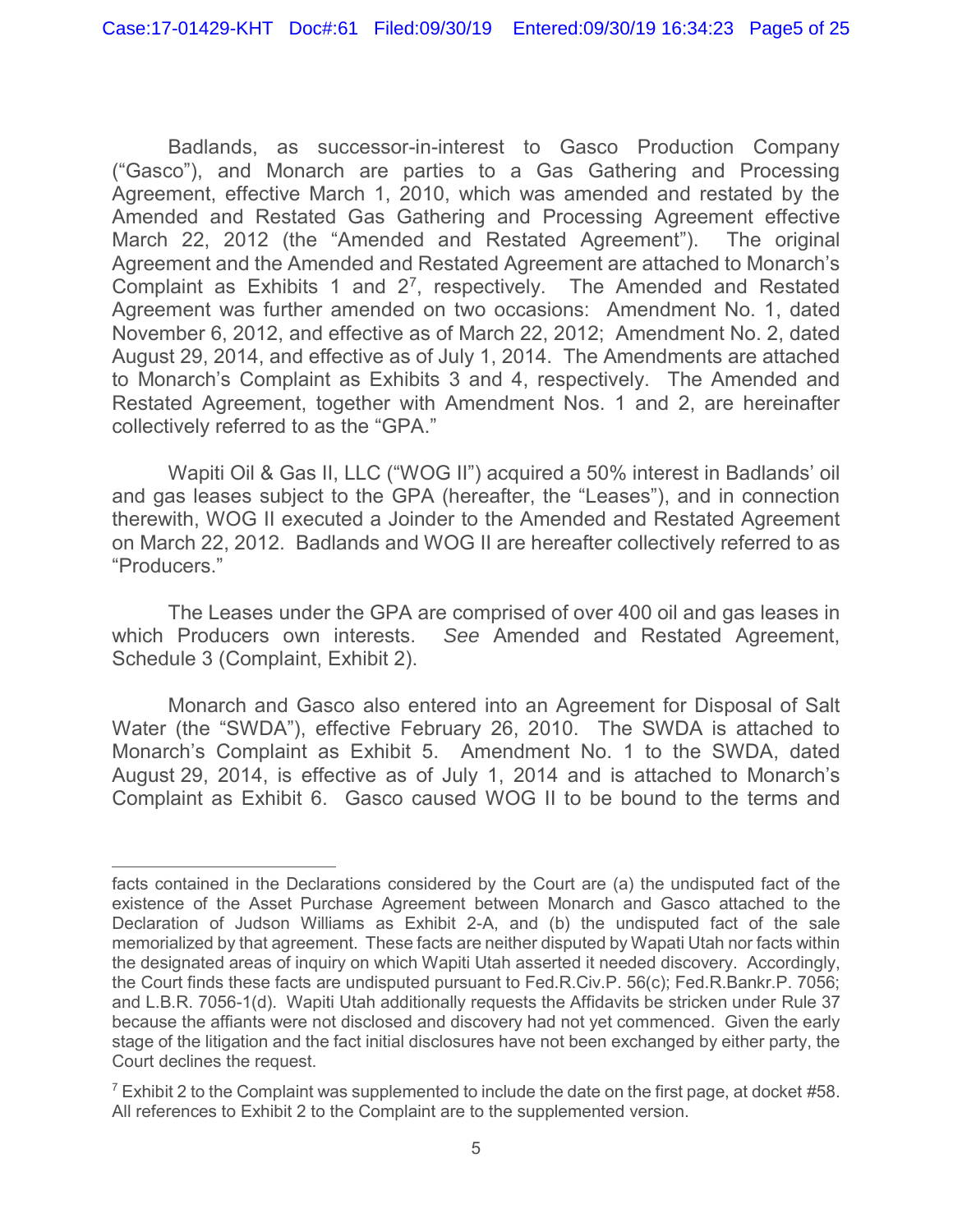conditions of the SWDA. The GPA and the SWDA shall together be referred to herein as the "Agreements."

On August 11, 2017, Badlands and certain of its affiliates filed a voluntary petition for relief under Chapter 11 of the Bankruptcy Code.<sup>8</sup>

On August 14, 2017, Badlands filed a Motion for Entry of an Order (A) Approving the Purchase and Sale Agreement Between Badlands Production Company and the Successful Auction Bidder, (B) Authorizing the Sale of Substantially All of its Property Pursuant Thereto, Free and Clear of Liens, Claims, Encumbrances, and Interests, (C) Authorizing the Assumption and Assignment of Contracts, and (D) Granting Related Relief ("Sale Motion").9 The Sale Motion identified Wapiti Utah as a "Stalking Horse Bidder" and potential purchaser of the Riverbend Assets. The Purchase and Sale Agreement between Badlands and Wapiti Utah dated August 7, 2017, attached to the Sale Motion as Exhibit "A," provides Wapiti Utah shall not assume any contracts with Monarch in connection with the purchase of the Riverbend Assets, including the GPA and SWDA.<sup>10</sup>

Following an auction, Wapiti Utah became the successful bidder of the Riverbend Assets on October 12, 2017.

On October 23, 2017, before the hearing on the Sale Motion, Monarch filed this adversary proceeding. Complaint, docket #1. Monarch seeks a declaratory judgment, pursuant to 28 U.S.C. §§ 2201 and 2202, holding the covenants in the Agreements run with the land as a matter of law and equity and consequently, Wapiti Utah could not purchase the Riverbend Assets free and clear of the Agreements under Section 363 of the Bankruptcy Code. Monarch also asserts a claim for breach of contract, alleging Badlands breached the Agreements for nonpayment of pre-petition fees to Monarch in an amount not less than \$1.2 million. Monarch requests Badlands' monetary defaults be cured by Wapiti Utah under Section § 365. Alternatively, Monarch seeks money damages against Wapiti Utah as a result of the breach, alleging the Agreements are covenants that run with the land.

The Court conducted a hearing on the Sale Motion on October 25, 2017. Following the hearing, on October 26, 2017, the Court approved the Sale Motion and the Purchase and Sale Agreement between Badlands and Wapiti Utah. In its Sale Order entered on October 26, 2017, the Court held:

<sup>8</sup> See Case Nos. 17-17467 KHT, 17-17465 KHT, 17-17469 KHT and 17-17471 KHT.

<sup>&</sup>lt;sup>9</sup> See docket #18, Case No. 17-17465 KHT.

<sup>10</sup> *Id*., at ¶2(a), p. 3.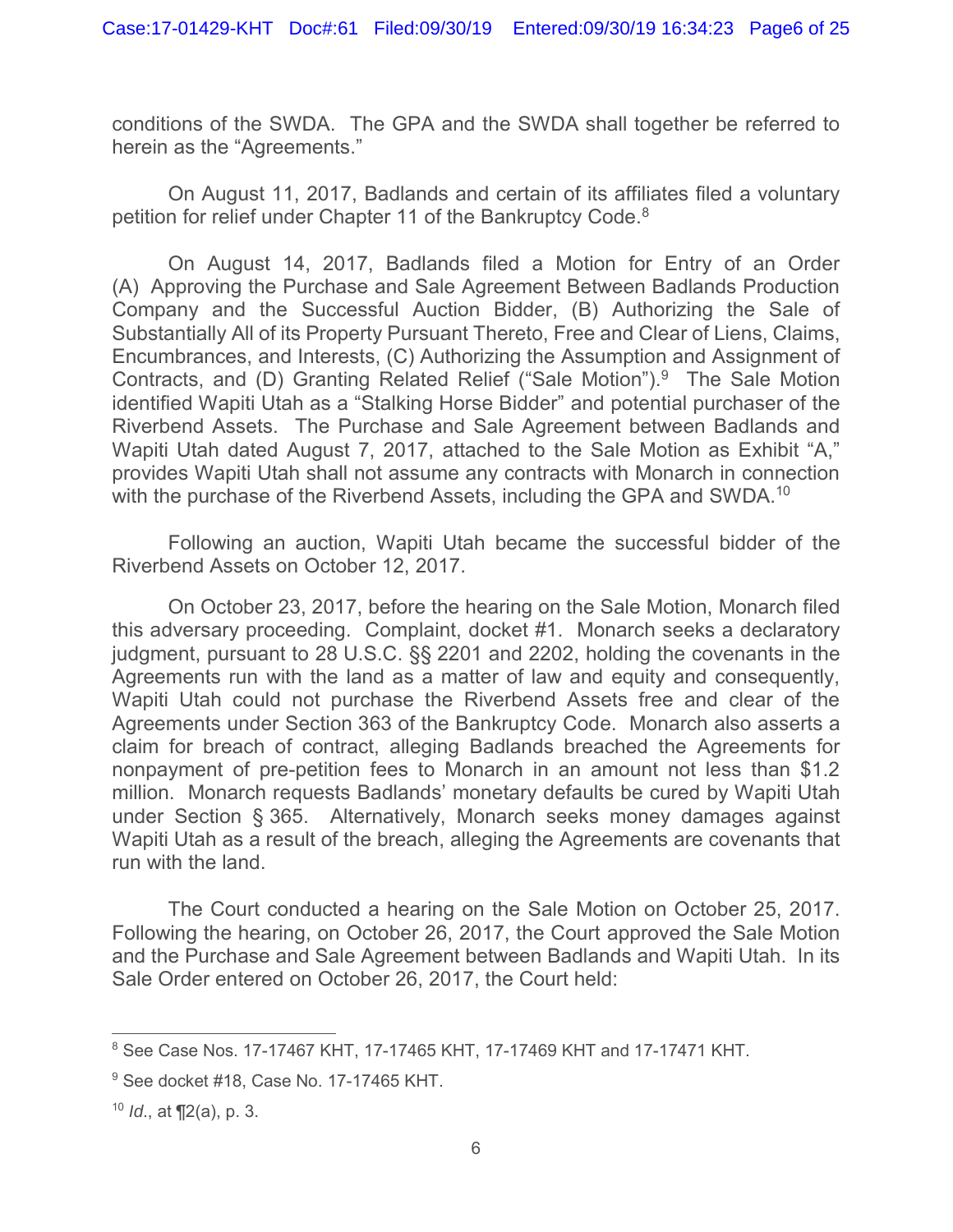The sale of the Property is subject to the determination in the Monarch Adversary, subject to the parties' rights to appeal, whether Monarch's gas gathering agreement or the salt water disposal agreement is a "covenant running with the land" and thus cannot be sold free and clear. … [I]f it is determined that the Monarch agreements cannot be rejected or sold free and clear, Buyer [(Wapiti Utah)] will be responsible for the obligations under the agreements, including any pre-petition obligations that cannot be sold free and clear, or that the Court otherwise determines must be cured by the Buyer.<sup>11</sup>

# **V. THE MOTIONS**

# **A. Wapiti Utah's Motion for Judgment on the Pleadings.**

Wapiti Utah admits (or does not dispute) the facts asserted in the Complaint are true for purposes of its Motion, including that the documents attached to Monarch's Complaint are what they purport to be, but disagrees with Monarch as to how these documents should be construed.

Wapiti Utah maintains it purchased the Riverbend Assets free and clear of any interests of Monarch, including the Agreements, pursuant to Section 363(f) of the Bankruptcy Code. Badlands did not assume and assign any contracts it had with Monarch to Wapiti Utah under Section 365 and, in fact, Badlands rejected the Agreements in its confirmed Chapter 11 plan. In addition, Wapiti Utah asserts the Agreements do not possess the required characteristics of either real covenants running with the land or equitable servitudes under Utah law and contain no such covenants. Even if they did, Wapiti Utah maintains its purchase of the Riverbend Assets would still be free and clear of such interests of Monarch under Section 363(f). Finally, Wapiti Utah argues Monarch cannot hold Wapiti Utah liable for Badlands' pre-petition breach of contract as a matter of law. Accordingly, Wapiti Utah requests judgment on Monarch's claims for relief.

## **B. Monarch's Motion for Summary Judgment.**

Monarch asserts the Producer's dedication of gas reserves in the GPA and the commitment to provide salt water in the SWDA to Monarch constitute covenants running with the land and satisfy all of the elements for covenants running with the land under Utah law. Alternatively, Monarch asserts the dedication and commitment constitute equitable servitudes that run with the land under Utah law. Monarch argues such covenants are not "interests" subject to a free and clear sale under Section 363(f) or rejection under Section 365 of the

<sup>11</sup> *See* Sale Order, Case No. 17-17465-KHT, docket #223 at ¶39.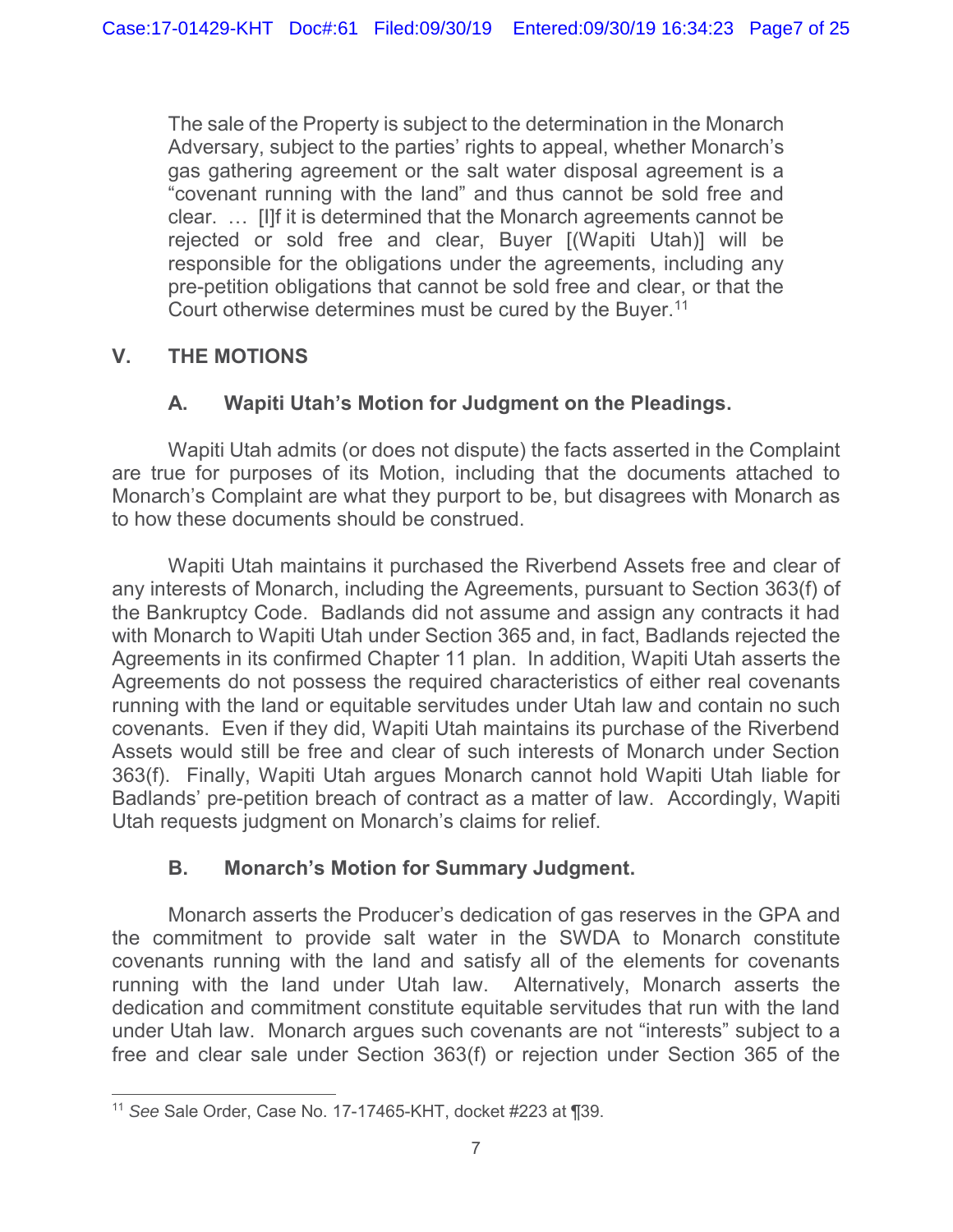Bankruptcy Code; rather, they run with the land and bind the successor, Wapiti Utah. Monarch also asserts the Agreements must be viewed as a whole and Wapiti Utah is liable for any pre-petition defaults. Therefore, Monarch requests declaratory judgment in its favor.

## **VI. DISCUSSION**

# **A. The Agreements.**

1. The GPA.

The GPA designates Monarch as "Gatherer" and Badlands (as successor in interest to Gasco) as "Producer." *See* Amended and Restated Agreement, Preamble (Complaint, Exhibit 2).

The GPA provides:

3.4 Dedicated Reserves. Subject to Producer's Reservations and to the other terms and conditions of this Agreement . . . Producer (i) exclusively dedicates and commits *to the performance of this Agreement* the Dedicated Reserves, (ii) represents that the Dedicated Reserves are not otherwise subject to any other gas gathering agreement or commitment and (iii) agrees not to deliver any Gas produced from the Dedicated Reserves and owned by Producer to any other gas gatherer, processor, or gas gathering system. Producer possesses the right to deliver the Dedicated Reserves to the Gathering System<sup>12</sup>. Producer agrees to cause any existing or future Affiliates of Producer holding Dedicated Reserves to be bound by, and to execute and join as a party, this Agreement. *The dedication and commitment made by Producer under this Agreement is a covenant running with the land.*

(Emphasis added.) Amended and Restated Agreement, §3.4 (Complaint, Exhibit 2). Hereafter, the above provision will be referred to as the "Dedication."

 $12$  "'Gathering System' means the gas gathering facilities of Gatherer extending generally from the Receipt Points to the Delivery Points, including any facilities for compression, treating, and processing, and all modifications, alterations, replacements, extensions, or expansions made by Gatherer, from time to time." Amended and Restated Agreement, §1.1, Definitions, p.3 (Complaint, Exhibit 2).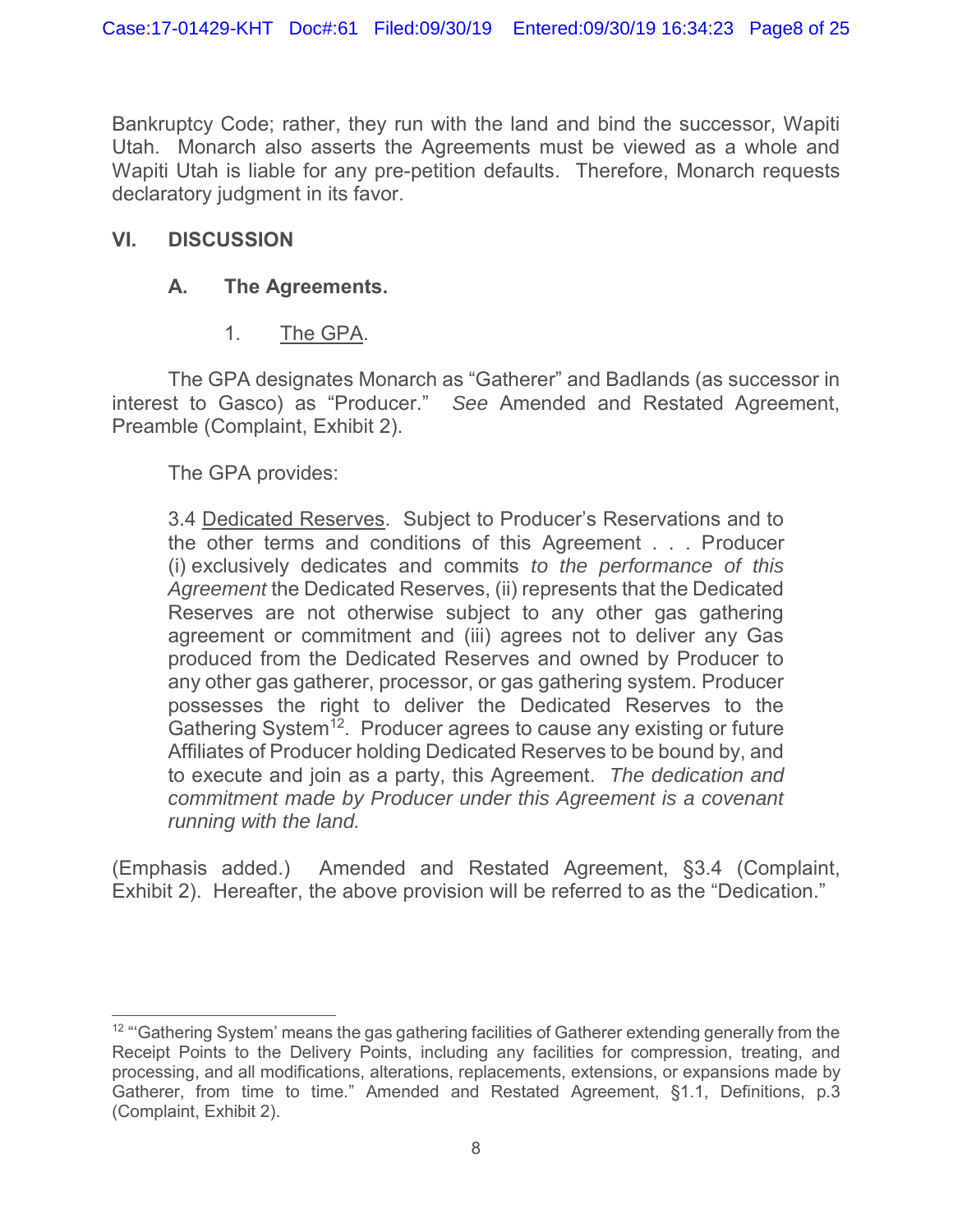"Dedicated Reserves" is defined in the GPA as:

[T]he interest of Producer in *all Gas reserves in and under*, and all Gas owned by Producer and produced or delivered from (i) the Leases and (ii) other lands within the AMI, whether now owned or hereafter acquired, along with the processing rights, subject to certain volume exclusions as described herein, and any and all additional right, title, interest, or claim of every kind and character of Producer or its Affiliates in (x) the Leases or (y) lands within the AMI, and Gas production therefrom, and all interests in any wells, whether now existing or drilled hereafter, on, or completed on, lands covered by a Lease or within the AMI. . .

(Emphasis added.) Amended and Restated Agreement, §1.1, p.2 (Complaint, Exhibit 2). "AMI" (Area of Mutual Interest) is defined as the geographical area described in Schedule 1 attached to the Amended and Restated Agreement. *Id*.

The agreed-upon term of the GPA "commence[d] on March 1, 2010 and continue[s] in effect until February 28, 2025. For Wells already connected to the Gathering System on February 25, 2025, the Term as to those Wells shall continue in effect for so long as Producer's Gas can be produced in commercial quantities from such Wells." Amended and Restated Agreement, §2.1 (Complaint, Exhibit 2).

The GPA obligates Monarch to provide "gathering, compression and processing services as further detailed in [the GPA] and as can be provided by the existing Gathering System (the "Services") for Producer's Gas delivered by Producer to the Receipt Point(s) for receipt into the Gathering System." Amended and Restated Agreement, §3.1 (Complaint, Exhibit 2). "Producer's Gas" is defined as "the Dedicated Reserves committed hereunder by Producer." Amended and Restated Agreement, §1.1 Definitions, p.5 (Complaint, Exhibit 2). The GPA sets forth pricing for the fees to be paid by Producer "[a]s consideration for the Services provided [by] Gatherer," based upon the quantity of Producer's Gas delivered to the Receipt Points and/or a percentage of certain gas revenues. Amended and Restated Agreement, §4.1 (Complaint, Exhibit 2).

Under the GPA, "Producer agrees to tender, or cause to be tendered, to the Receipt Points, Producer's Gas, each [d]ay, and Gatherer agrees to accept Producer's Gas at the Receipt Points and redeliver Producer's Gas, to the Delivery Points, subject to the terms hereof." Amended and Restated Agreement, §5.1 (Complaint, Exhibit 2).

The GPA also requires Producer to deliver a minimum volume of Producer's Gas to the Gathering System within each calendar quarter. Amended and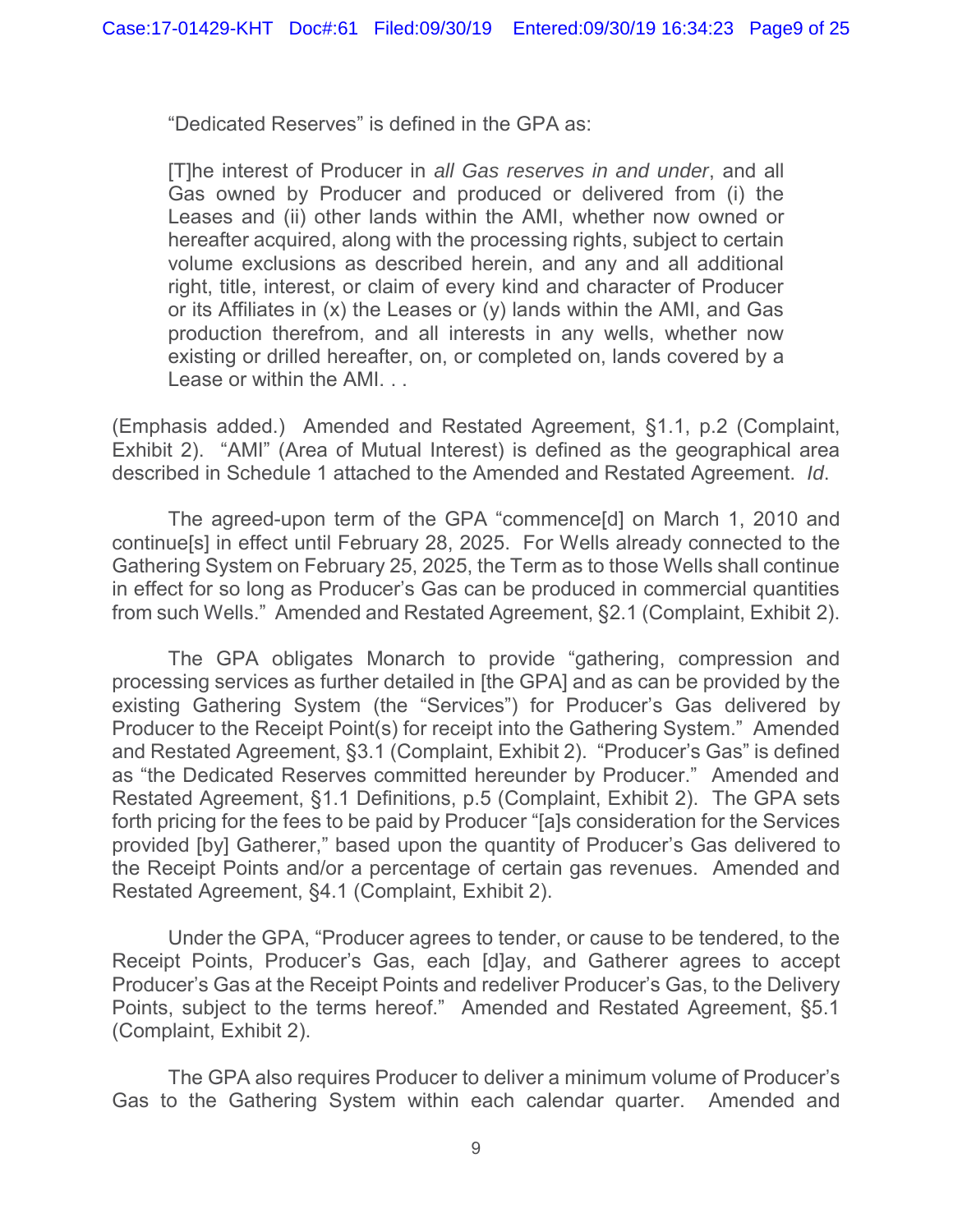Restated Agreement, §5.2 (Complaint, Exhibit 2). If delivery in a given calendar quarter falls short of the minimum volume required, "Producer shall pay Gatherer in cash . . . an amount equal to the shortfall quantity for such calendar quarter . . . multiplied by the then-current Gathering and Processing Fees<sup>13</sup> . . . for such calendar quarter, as liquidated and agreed damages . . ." Amended and Restated Agreement, §5.2(b) (Complaint, Exhibit 2).

The GPA also granted Monarch a right of way and easement "across the Leases, and across adjoining lands in which Producer may have an interest, for the purposes of installing, using, inspecting, repairing, operating, replacing, and removing [Monarch's] facilities (including installation of new custody transfer meters and other equipment) used or useful in the performance of this Agreement." Amended and Restated Agreement, Exhibit A, at ¶4(a) (Complaint, Exhibit 2).

In addition, Producer grants Monarch an irrevocable right and option to purchase "50 acres of land contiguous to certain property owned by [G]atherer", "[i]n consideration of the mutual covenants and restrictions granted in the [GPA] and consummation of the transactions contemplated by the Asset Purchase Agreement." Amended and Restated Agreement, Schedule 4, ¶X.1 (Complaint, Exhibit 2).

The GPA further provides "neither Party may assign or delegate any of its rights or obligations under [the] Agreement, by operation of law, change of control, or otherwise, without the prior written consent of the other Party, which consent shall not be unreasonably withheld." Amended and Restated Agreement, §11.1 (Complaint, Exhibit 2). Further, the GPA "binds and inures to the benefit of the Parties and their respective successors and assigns." *Id*. at §11.2.

## 2. The SWDA.

Under the SWDA, Producer committed water extracted from oil and gas operations within certain areas of the AMI – known as the Wilkin Ridge and Riverbend Production Areas – to Monarch's newly-acquired salt water disposal facilities. SWDA, ¶2.1(a) and Schedule A (Complaint, Exhibit 5). The SWDA provides:

Gasco hereby commits all Water requiring disposal from its operations in the Wilkin Ridge and Riverbend Production Areas, beginning with the effective date, to the performance of this Agreement and to Monarch's Disposal Facilities, up to the existing capacity and existing

<sup>13</sup> Terms governing the fees were later amended. *See* Amendment No. 1, subsection (e), p. 2 (Complaint, Exhibit 3); Amendment No. 2, ¶4, pp. 3-4 (Complaint, Exhibit 4).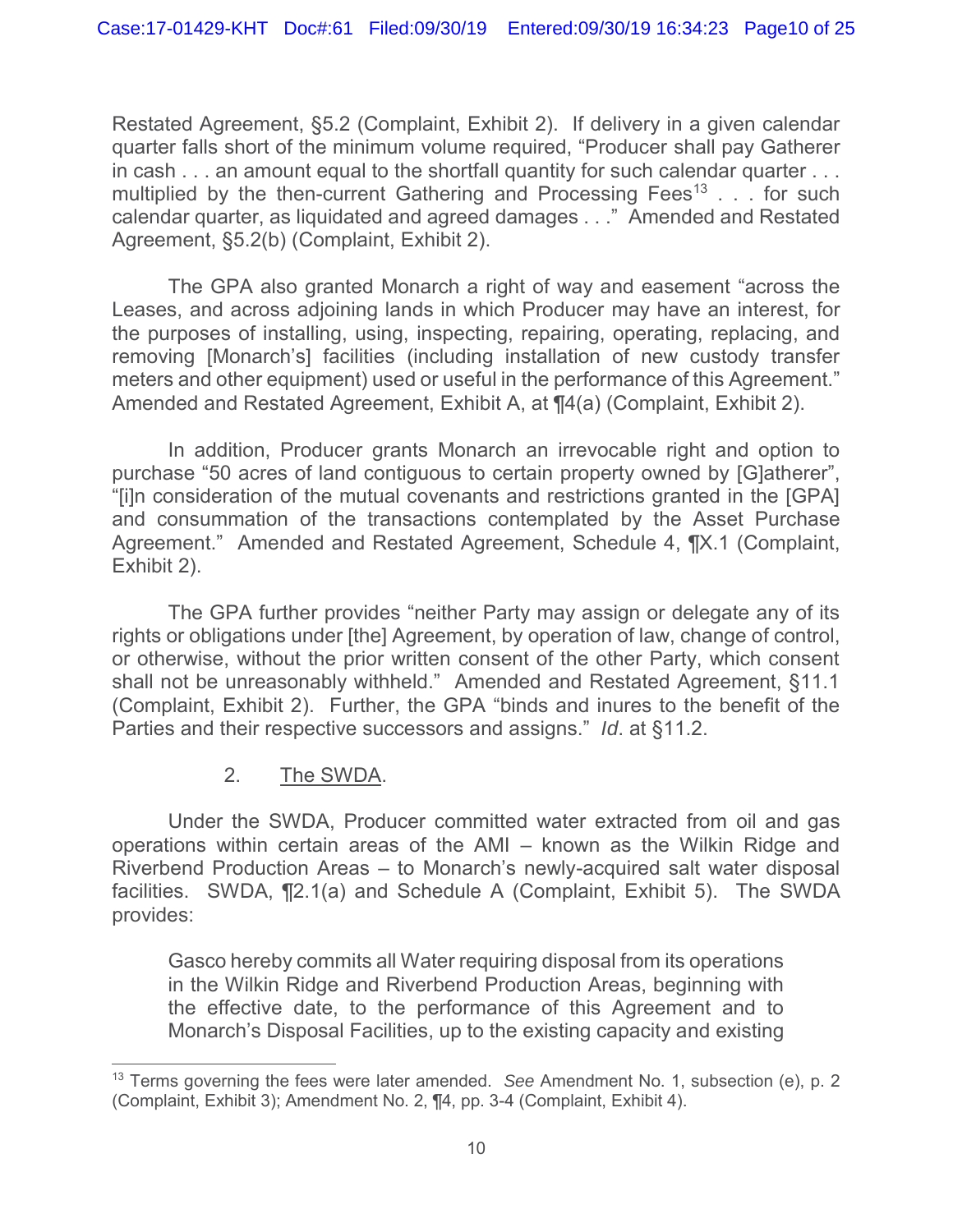daily rates of that Facility. Gasco further agrees to cause any assignee of Gasco's now-existing leasehold to be bound by this Agreement. *The commitment made by Gasco hereunder is a covenant running with the land.*

(Emphasis added.) SWDA at ¶2.1(a) (Complaint, Exhibit 5). Hereafter, the above provision will be referred to as the "Commitment."

"Water" means any and all produced water and water from drilling and well completion activities that are generated or used by Gasco as part of its oil and gas operations in the Wilkin Ridge and Riverbend Production Areas.

SWDA, Article I, Definitions, p.2 (Complaint, Exhibit 5).

"Wilkin Ridge and Riverbend Production Areas" means the geographic area(s) specifically identified in the map attached to [the SWDA] as Schedule A.

*Id*.

In exchange for Monarch's disposal and treatment of the produced water from Producer's oil and gas wells, Producer agreed to pay disposal fees detailed in the SWDA. SWDA, §3.1 (Complaint, Exhibit 5).

### 3. The Asset Purchase Agreement.

The Asset Purchase Agreement specifically conditioned Monarch's obligation to close its purchase of the Gathering System upon execution of the GPA, a form of which is attached to the Asset Purchase Agreement as Exhibit A. *See* Asset Purchase Agreement at §6.2(c) and §1.1, p.5 (Monarch's Motion, Exhibit 2-A). Likewise, another condition of Monarch's obligation to close under the Asset Purchase Agreement was the execution of the SWDA, a form of which is attached to the Asset Purchase Agreement as Exhibit C. *See* Asset Purchase Agreement at §6.2(g) and §1.1, p.9 (Monarch's Motion, Exhibit 2-A).

## **B. Are the Agreements Real Covenants?**

By their terms, the Agreements are to be governed and construed by the laws of the State of Colorado. *See*, Amended and Restated Agreement, §14.2 (Complaint, Exhibit 2) and SWDA, §9.1 (Complaint, Exhibit 5). However, since "[p]roperty interests are created and defined by state law" and the Riverbend Assets are located in Utah, the Court turns to Utah law concerning real covenants. *See Butner v. United States*, 440 U.S. 48, 55 (1979); *see also*, *Clarke v. Clarke,*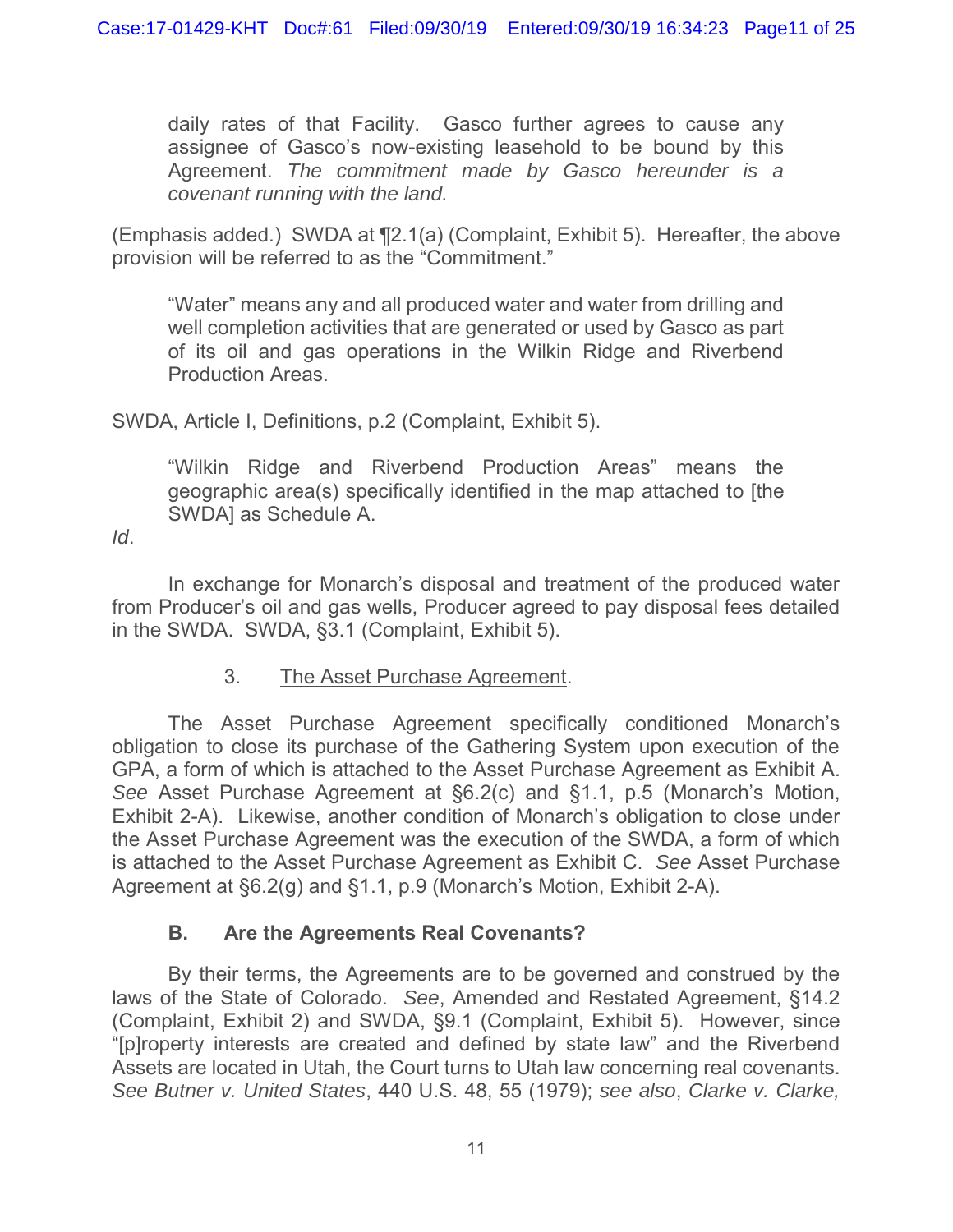178 U.S. 186, 191 (1900) ("[i]t is a principle firmly established that to the law of the state in which the land is situated we must look for the rules which govern its descent, alienation, and transfer").

"A covenant that 'runs with the land' binds successive owners of the burdened or benefited land." *Stern v. Metro. Water Dist. of Salt Lake & Sandy*, 274 P.3d 935, 945 (Utah 2012) (citing *Flying Diamond*, 776 P.2d at 623). Under Utah law, covenants running with the land have four attributes. The first three are: "(1) [t]he covenant must 'touch and concern' the land; (2) the covenanting parties must intend the covenant to run with the land; and (3) there must be privity of estate." *Flying Diamond Oil Corp. v. Newton Sheep Co.*, 776 P.2d 618, 623 (Utah 1989). The fourth is: "for a covenant to run with the land, it must be in writing. Because covenants that run with the land must be based on some interest in land, the statute of frauds must be satisfied." *Id*. at 629, and n.14 (citing Utah Statute of Frauds, Utah Code Ann. § 25-5-1 (1989)).

"[T]he absence of any one of the requirements prevents a covenant from running with the land." *Flying Diamond*, 776 P.2d at 623 (citing Berger, *A Policy Analysis of Promises Respecting the Use of Land*, 55 Minn.L.Rev. 167, 219 (1970)). If privity of estate is missing, a covenant may constitute an equitable servitude. An equitable servitude runs with the land in equity if the "touch and concern" and "intent" requirements are met. But the successor must have notice of the covenant. *Flying Diamond*, 776 P.2d at 623, n.6.

Both the GPA and the SWDA are in writing, so the fourth requirement is satisfied. The Court therefore turns to the remaining requirements.

### 1. Touch-and-Concern.

A "covenant" is "a formal agreement or promise . . . to do or not do a particular act." *Black's Law Dictionary*, 443 (10<sup>th</sup> ed. 2014). Under Utah law, not every covenant that purports to run with the land binds subsequent owners or users; the "effect of the touch-and-concern requirement is to restrict the types of duties and liabilities that can burden future ownership of interests in the land." *Flying Diamond*, 776 P.2d at 623.

The touch-and-concern factor "is an objective test that courts are capable of analyzing without reference to the subjective mindset of original covenantors who are frequently not before the court." *Stern v. Metro. Water Dist. of Salt Lake & Sandy*, 274 P.3d 935, 946 (Utah 2012). As explained by the Utah Supreme Court:

The touch-and-concern requirement focuses on the nature of the burdens and benefits that a covenant creates. What is essential is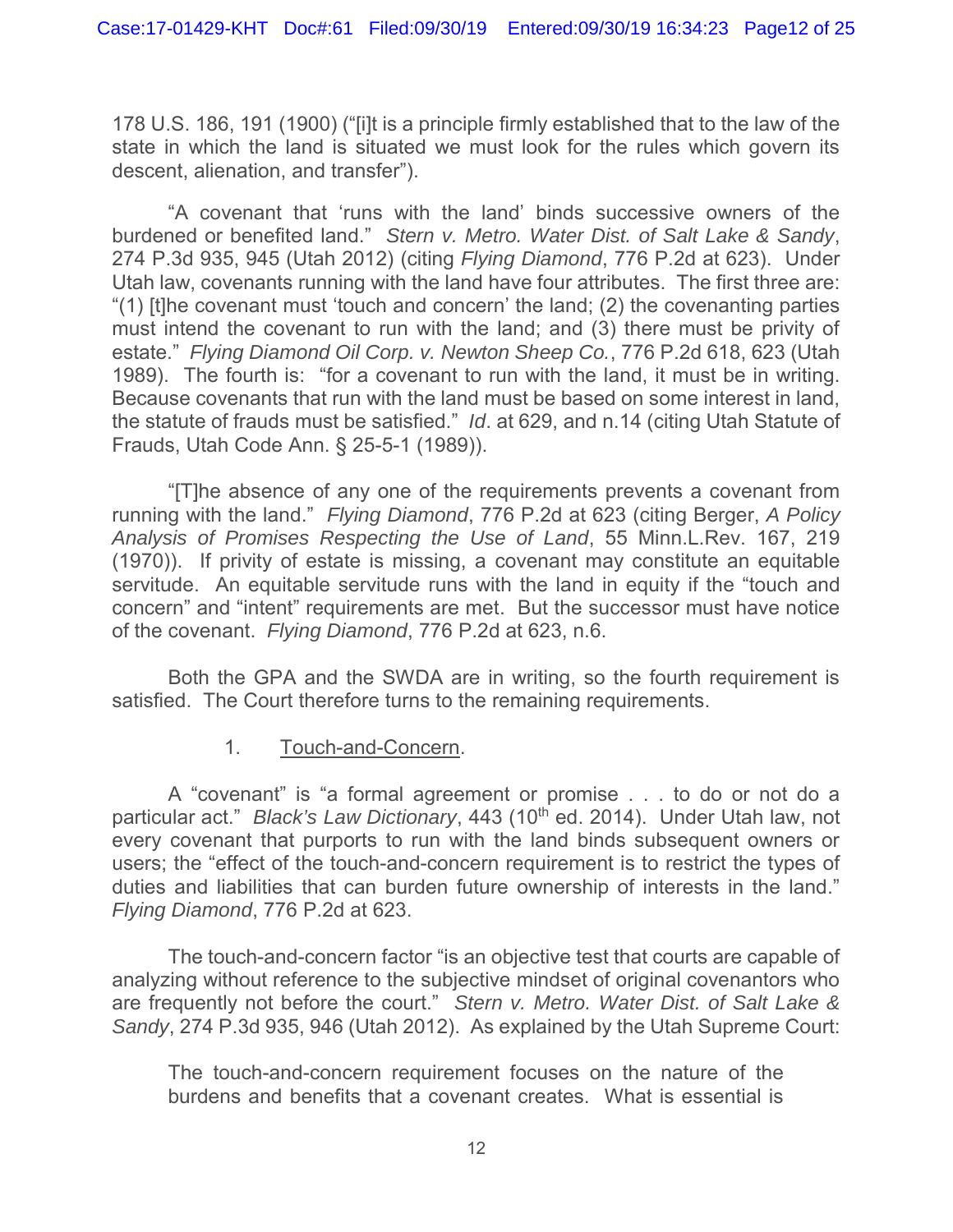that the burdens and benefits created must relate to the land and the ownership of an interest in it; the burdens and benefits created are not the personal duties or rights of the parties to a covenant that exist independently from the ownership of an interest in the land.

*Flying Diamond*, 776 P.2d at 623. Accordingly, "to touch and concern the land, a covenant must bear upon the use and enjoyment of the land and be of the kind that the owner of an estate or interest in land may make because of his ownership right." *Id*. at 623-24 (citing *Eagle Enterprises, Inc. v. Gross*, 349 N.E.2d 816, 819 (N.Y. App. 1976); 5 R. Powell, ¶673[2][a], at 60-41, citing Bigelow, *The Content of Covenants in Leases*, 12 Mich.L.Rev. 639, 645 (1914)).

In *Flying Diamond*, the Utah Supreme Court recognized a broad test for touch-and-concern that does not require a physical effect upon the land but rather, requires a court to evaluate whether a covenant "enhances the land's value [on the benefit side], and for the burden side, whether it diminishes the land's value." *Flying Diamond*, 776 P.2d at 624, quoting *Leighton v. Leonard*, 589 P.2d 279, 281 (Wash. App. 1978). "[*A]ll that must be shown* for a covenant to run with the land is that it 'be of such character that its performance or nonperformance will so affect the use, value or enjoyment of the land itself that it must be regarded as an integral part of the property.'" *Flying Diamond*, 776 P.2d at 624 (quoting *Lundeberg v. Dastrup*, 497 P.2d 648, 650 (Utah 1972) (footnote omitted) (emphasis added)).

*Flying Diamond* illustrates and explains Utah law. The covenant in *Flying Diamond* was made in a "Surface Owner's Agreement" containing the promise by Champlin, the mineral owner, to pay 2½% of its production to the surface owner, Newton's predecessor. *Flying Diamond*, 776 P.2d at 620-21. The covenant was made in exchange for broad easements the surface owner conveyed to Champlin on the land overlying Champlin's mineral interests "to enable Champlin and its successors to carry on oil and gas exploration and production." *Id.* at 620. The parties agreed the covenant to pay was a covenant running with the land (the surface ownership), binding upon present and future owners thereof. *Id*. at 621. The agreement specified, however, "that the surface owner ha[d] no rights in Champlin's mineral estate." *Id*. Later, Newton assigned a portion of the 2½% to another party and attempted to retain another portion of the 2½% for itself in connection with Newton's sale of the surface estate overlying Champlin's mineral interests to Flying Diamond. *Id*. Flying Diamond sued to enforce the covenant, claiming the entire 2½% as a covenant running with its land. *Id*.

At first blush, the covenant in *Flying Diamond* appeared to be personal, because it involved payment. *Id*. at 625. Similarly, Wapiti Utah argues "[d]espite that dedication, Badlands could fail to deliver gas and simply make a deficiency payment to Monarch." Response, ¶34. But the Utah Supreme Court concluded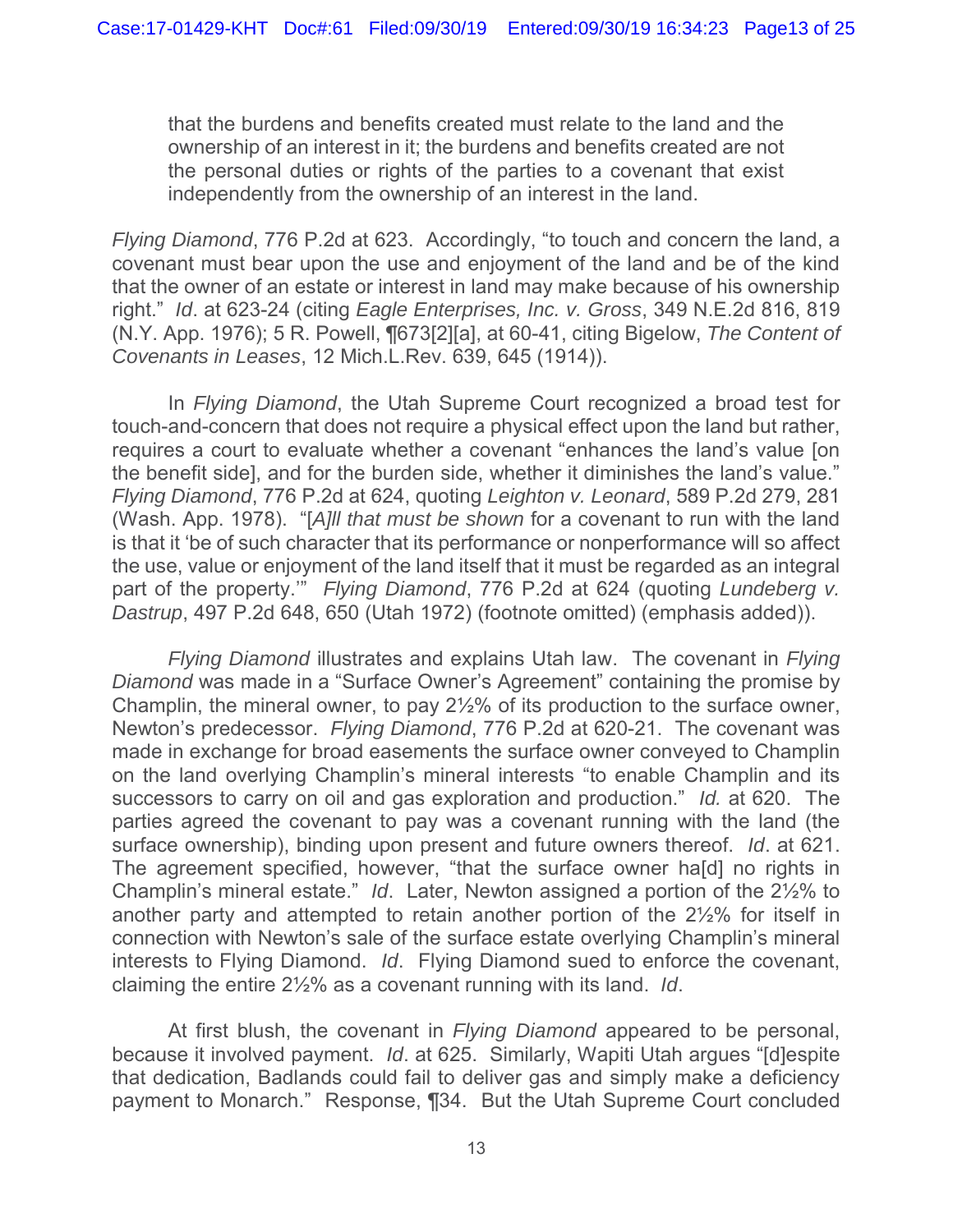the covenant "must be viewed in light of the other provisions of the Agreement which create various easements and surface rights in favor of Champlin, the owner of the mineral estate that underlies the surface of the land subject to the Agreement." *Id*. When viewed in the context of its *purpose*, the payment covenant in *Flying Diamond* compensated the surface owner "for the burdens imposed on [its] surface operations." *Id*. (emphasis added).

Here, Producers' interests in the Leases are diminished by the Agreements. The burdens imposed under the Agreements directly affect the Producers' use and enjoyment of its interests in the Leases in the AMI. Similar to *Flying Diamond*, the purpose of the Agreements is to compensate Monarch for the burdens associated with acquiring and operating the Gathering System, which is connected to the Producer's Wells located on the Leases via the Receipt Points. *See* Amended and Restated Agreement, Recital B and Schedule 2 (Complaint, Exhibit 2). Accordingly, both Agreements satisfy the touch-and-concern requirement for a covenant running with Riverbend Assets conveyed to Wapiti Utah. Finally, as in *Flying Diamond*, there are provisions in both Agreements that bind successors and assigns. *See*, Amended and Restated Agreement, §11.1 (Complaint, Exhibit 2); SWDA, §2.1(a) (Complaint, Exhibit 5).

The Court is not persuaded the Agreements cannot be said to touch-andconcern the land simply because one of the objectives of the Agreements is indeed the gathering, processing and disposal of "produced gas" and water, which are not real property interests under Utah law.<sup>14</sup> This argument concerns the operations of Producers and Monarch – the tasks to be undertaken to satisfy the benefits and burdens that flow both ways with respect to their real property interests. The underlying objective of the Agreements to compensate for the burdens imposed by and upon the mineral and surface estates' property interests in the AMI for the production of natural gas.

Utah law does not require the conveyance of a real property interest for a covenant to "touch and concern"; in *Flying Diamond*, the covenant was to make payments of money. The question is not *what* is conveyed by the covenant, but viewed in the context of its purpose, does the performance or nonperformance of it affect the use, value or enjoyment of the land itself. *Flying Diamond*, 776 P.2d at 624. If either side fails to perform, the use, value or enjoyment of real property is unquestionably affected; thus, execution of the Agreements were conditions of Monarch's purchase of the Gathering and Saltwater Disposal Systems under the Asset Purchase Agreement.

<sup>&</sup>lt;sup>14</sup> Wapiti Utah asserts (1) undetached minerals are real property interests under Utah law, but extracted minerals are not, citing Utah Code § 57-1-1(3), and (2) water is not a "mineral" and therefore not a real property interest, citing *Stephen Hays Estate, Inc. v. Togliatti*, 38 P.2d 1066, 1068 (Utah 1934).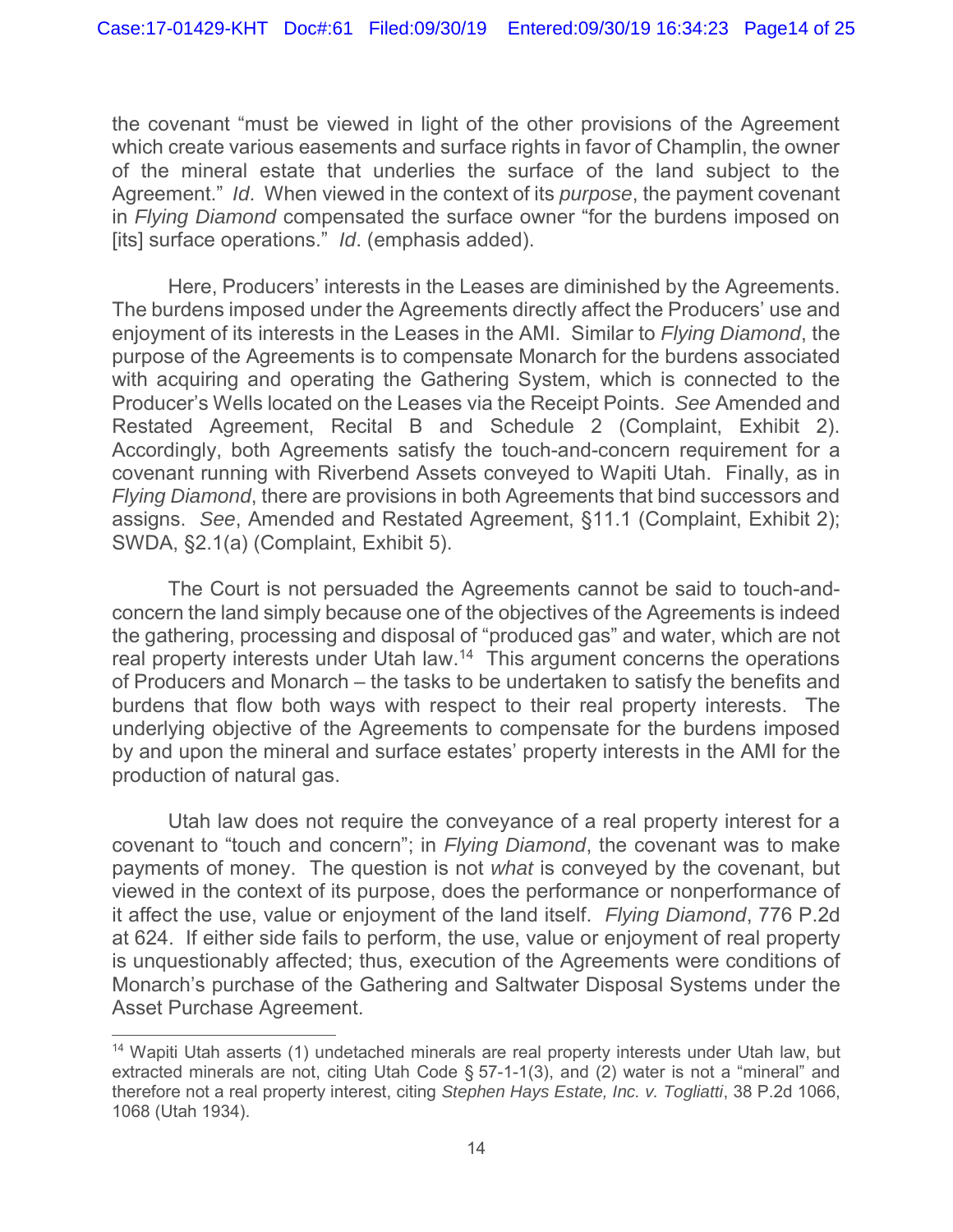Wapiti Utah likens the Dedication to the one in *Sabine Oil*, asserting it is "merely a promise by the Producer to use Monarch's gathering and processing services", and these are contractual, not real, covenants. Wapiti Utah's Response, docket #32, at ¶32. The Court does not find the holding in *Sabine Oil* applicable. At the outset, it involved the application of Texas law to a very different dedication than the one made by Producers here. *See Sabine Oil & Gas Corp. v. HPIP Gonzales Holdings, LLC (In re Sabine Oil & Gas Corp.)*, 550 B.R. 59 (Bankr. S.D.N.Y. 2016); *aff'd*, 567 B.R. 869 (S.D.N.Y. 2017); *aff'd*, 734 Fed.Appx. 64 (2nd Cir. 2018). Sabine's dedication set forth in the midstream contract was of "all [gas and condensate] produced and saved … from wells … located within the Dedicated Area". *Sabine Oil*, 567 B.R. 869, 872. The *Sabine* Court held this did not create a covenant running with the land because it "concern[ed] only minerals extracted from the ground, which indisputably constitute personal property, not real property, under Texas law." *Sabine Oil*, 550 B.R. at 66.

By contrast, the "Dedicated Reserves" under the GPA are interests in real property, not personal. "Dedicated Reserves" is defined broadly as "*the interest of Producer in all Gas reserves in and under*, and all Gas owned by Producer and produced or delivered from (i) the Leases and (ii) other lands within the AMI. . ." (emphasis added). Amended and Restated Agreement, §1.1, p.2 (Complaint, Exhibit 2). Under Utah law, "real property" includes non-extracted minerals. Utah Code 57-1-1(3). Unlike the *Sabine* dedication, the present Dedication encompasses real property.

Finally, to the extent *Sabine Oil* required a conveyance of real property to meet the touch-and-concern element, *Flying Diamond* does not. Under Utah law, "all that must be shown for a covenant to run with the land is it 'be of such character that its performance or nonperformance will so affect the use, value or enjoyment of the land itself that it must be regarded as an integral part of the property." *Flying Diamond*, 776 P.2d at 624 (quoting *Lundeberg v. Dastrup*, 497 P.2d 648, 650) (Utah 1972) (footnote omitted)). The Court agrees with Monarch that by requiring Producers to dedicate their interest in oil and gas reserves, leases and all other lands within the AMI, the Agreements affect the use, value or enjoyment of their interest in the Leases by limiting the right to possess, develop, and dispose of the minerals and salt water.

### 2. Intent.

The Dedication in Section 3.4 of the GPA contains the following language:

Producer agrees to cause any existing or future Affiliates of Producer holding Dedicated Reserves to be bound by, and to execute and join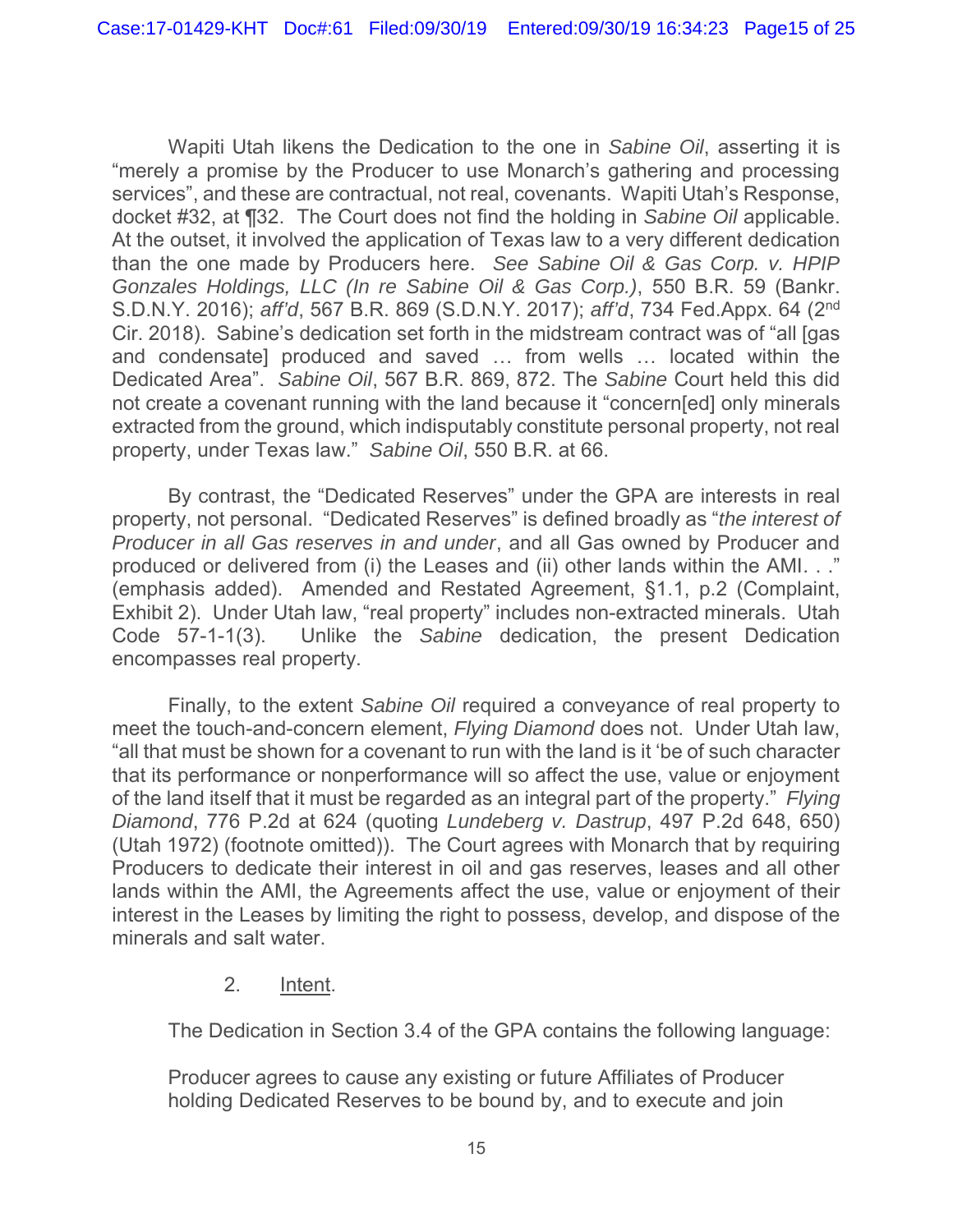as a party, this Agreement. The dedication and commitment made by Producer under this Agreement is a covenant running with the land.

Amended and Restated Agreement, §3.4 (Complaint, Exhibit 2). Attached to the Amended and Restated Agreement as Exhibit D is a Form of Recording Memorandum. *See* Exhibit D to Amended and Restated Agreement (Complaint, Exhibit 2). The Memorandum sets forth the substance of the Dedication (mirroring Section 3.4 of the GPA) and provides:

This Memorandum and all rights and covenants in connection herewith shall run with the underlying Leases and associated lands and shall be binding upon the parties hereto and their respective successors and assigns.

*Id.* at **[6.]** The GPA also contains a restriction on assignment without prior written consent of the other party, as well as a provision that binds the parties' respective successors and assigns. *See*, Amended and Restated Agreement at §§11.1 and 11.2 (Complaint, Exhibit 2).

Likewise, the Commitment in Section 2.1(a) of the SWDA also expressly provides all successors and assigns are bound:

Gasco further agrees to cause any assignee of Gasco's now-existing leasehold to be bound by this Agreement. The commitment made by Gasco hereunder is a covenant running with the land.

SWDA, at ¶2.1(a) (Complaint, Exhibit 5).

The Court need not "infer the parties' intent in the face of silence" by examining the nature of the agreements. *See Stern v. Metro. Water Dist. of Salt Lake & Sandy*, 274 P.3d 935, 946 (Utah 2012). In light of the intent clearly expressed in the Agreements themselves, the Court concludes Monarch and Producers intended the Agreements to run with the land, and the intent element is satisfied. Under either Utah or Colorado law, "[a]n express statement in the document creating the covenant that the parties intend to create a covenant running with the land is usually dispositive of the intent issue." *Flying Diamond*, 776 P.2d at 627 (citations omitted); *see also, Cloud v. Ass'n of Owners, Satellite Apartment Bldg. Inc.*, 857 P.2d 435, 440 (Colo. App. 1992) (express language in covenant demonstrated intent to run with the land).

In its Response to Monarch's Motion, Wapiti Utah urges the Court to conclude Monarch's undisputed failure to record the Memorandum demonstrates a genuine dispute as to the parties' intent and seeks time to obtain discovery on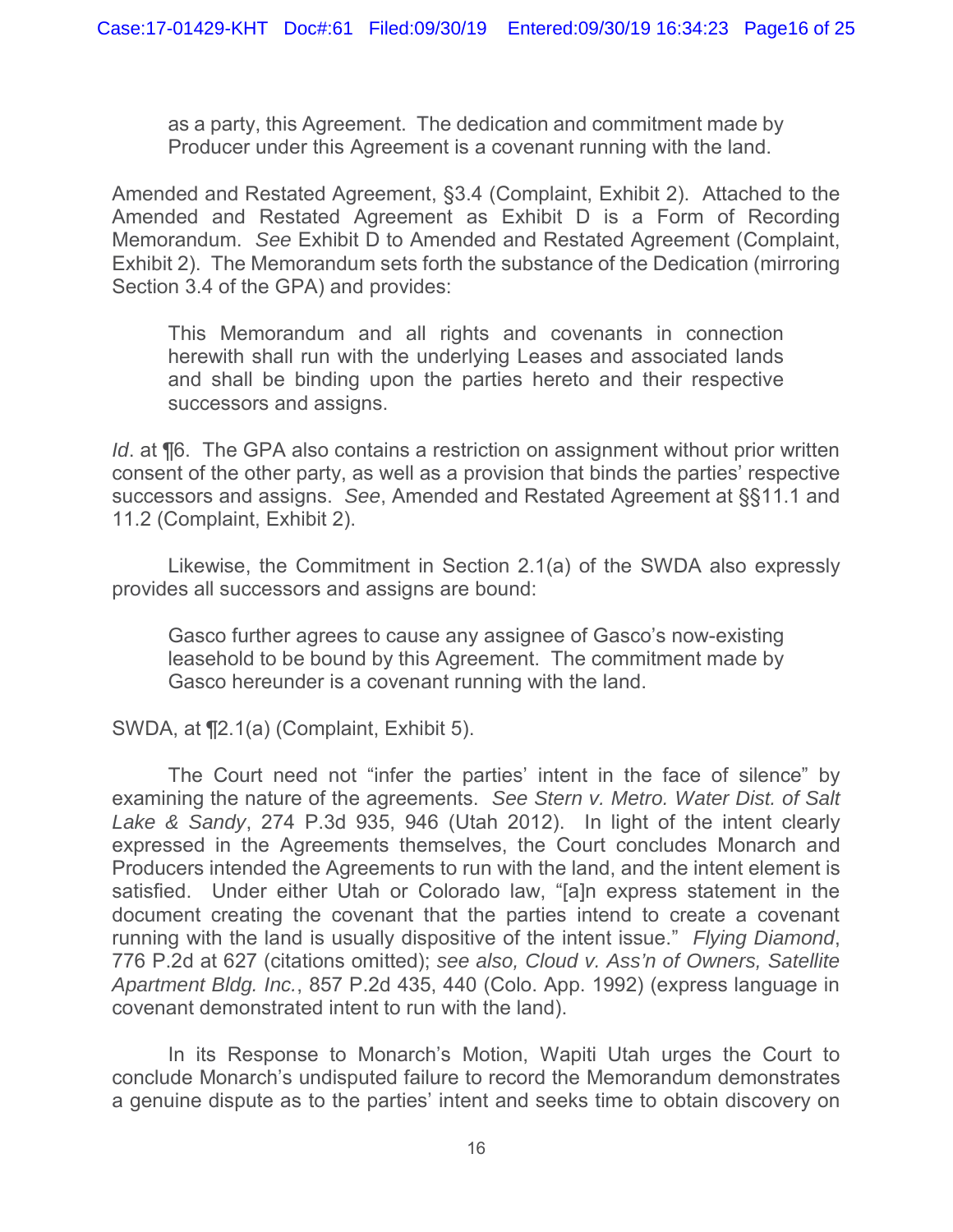this issue. *See* Response, docket #32 at ¶43. But the failure to record implicates notice, not intent. *See Flying Diamond*, 776 P.2d at 629 ("a properly executed and recorded writing [s]erves the critical and important function of imparting *notice* to subsequent purchasers") (emphasis added). Here, Wapiti Utah had actual knowledge of the Agreements. *See* Sale Order, at docket #223.

In any event, at oral argument conducted after Wapiti Utah filed its Response, counsel for Wapiti Utah conceded the intent element was met, for purposes of the Motions, due to the language in the agreements:

[T]he second requirement is "the covenanting parties must intend the covenant to run with the land," and our review of the case is . . . at least for the purposes of this hearing, that a statement in the agreement that says "this agreement is intended to run with the land" is sufficient evidence of that, and we're not going to argue over that provision in our arguments today . . . for purposes of the motion for summary judgment, we're not going to take on issue number two - element number two. . .

*See* Transcript of Hearing on Oral Argument, docket #52, p.18.

The Court finds there is no genuine dispute the parties to the Agreements intended the GPA and the SWDA run with the land.

### 3. Privity.

"Privity of estate requires a particular kind of relationship between the original covenantor and the covenantee." *Flying Diamond*, 776 P.2d at 628 (citing *H.T. & C. Co. v. Whitehouse*, 154 P. 950, 951 (Utah 1916) (further citations omitted). As set forth in *Flying Diamond*, traditionally there were three types of privity: (1) vertical, (2) mutual, and (3) horizontal. *Flying Diamond*, 776 P.2d at 628. Regarding the different types of privity, the courts have required them "singly and in combination". 9 Powell on Real Property, ¶60.04[3][c](i) (2001).

Vertical privity "arises when the person presently claiming the benefit, or being subjected to the burden, is a successor to the estate of the original person so benefited or burdened. ... Vertical privity exists in all covenant situations except where a successor to the burdened or benefited land is an adverse possessor or a disseisor." *Flying Diamond*, 776 P.2d at 628, n.12 (citing 5 R. Powell, ¶673 [2][c], at 60-64). Vertical privity clearly exists in this case. Wapiti Utah does not dispute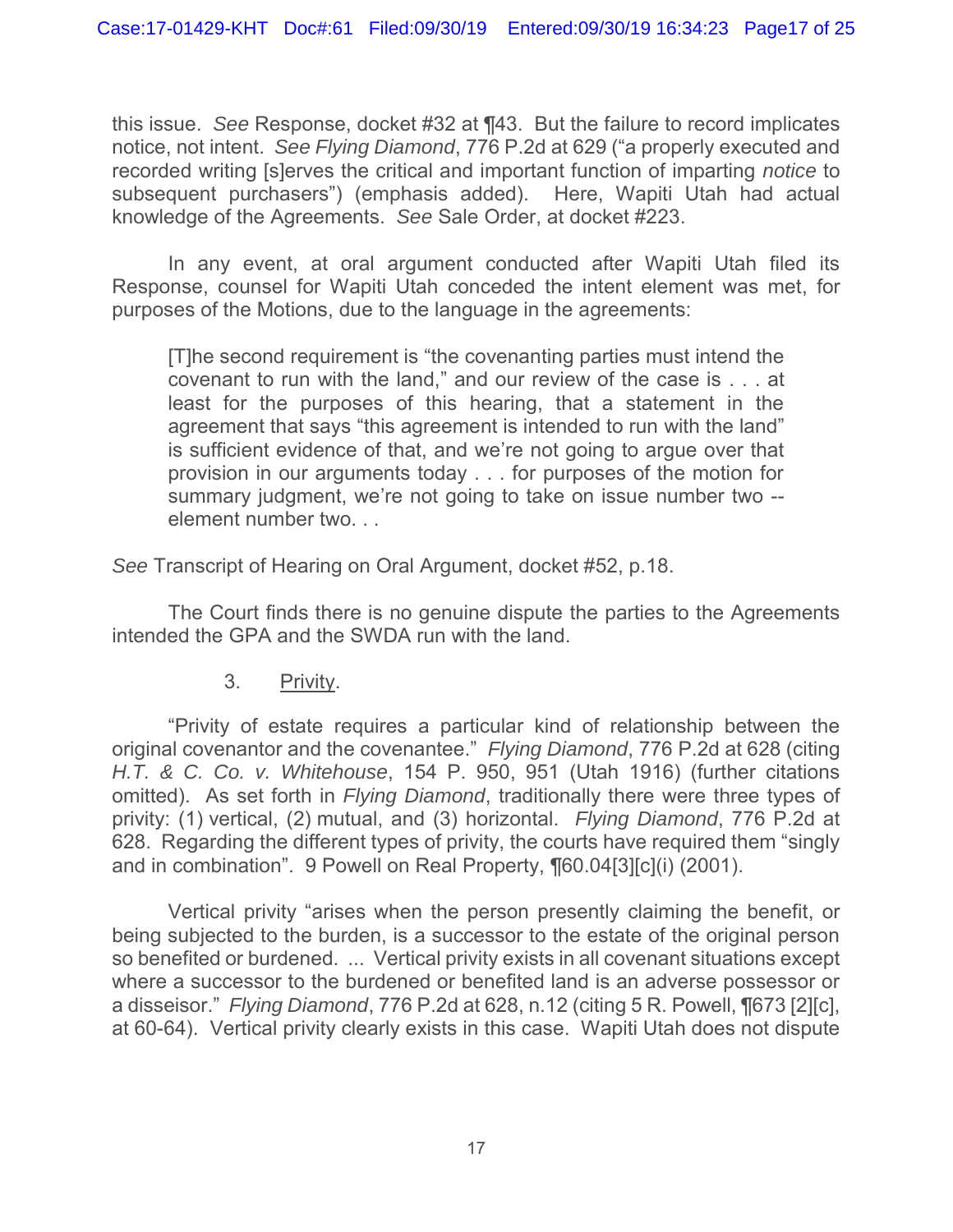its acquisition of the Riverbend Assets, including all interests in the Dedicated Reserves, establishes vertical privity.

"Mutual privity exists when the parties have a continuing and simultaneous interest in the same property." *Flying Diamond*, 776 P.2d at 628 (citing Note, *Covenants Running with the Land: Viable Doctrine or Common-Law Relic?*, 7 Hofstra L. Rev. 139, 145 (1978); Berger, *A Policy Analysis of Promises Respecting the Use of Land*, 55 Minn. L. Rev. 167, 180 (1970)). "Horizontal privity exists when the original covenanting parties create a covenant in connection with a simultaneous conveyance of an estate." *Flying Diamond*, 776 P.2d at 628 (citing 5 R. Powell, ¶673[2][c], at 60-61; Berger, *A Policy Analysis of Promises Respecting the Use of Land*, 55 Minn. L. Rev. at 181)). In *Flying Diamond*, the Utah Supreme Court noted modern legal authorities advocate abolishing at least the mutual and horizontal privity requirements.15 *Flying Diamond*, 776 P.2d at 628.

While the *Flying Diamond* court listed mutual and horizontal privity separately, some courts have combined these two under the horizontal privity requirement. For example, in *Sabine Oil*, the Bankruptcy Court stated the model of horizontal privity of estate requires "conveyance of an interest in property that itself is being burdened with the relevant covenant". *Sabine Oil*, 550 B.R. at 69. The modern view of mutual privity, which is distinct and set apart from horizontal privity in *Flying Diamond***,** is that it is not required:

The original parties to the covenant in *Spencer's Case*, as landlord and tenant, also had simultaneously existing interests in the same land. Such simultaneous interests, most commonly termed "Massachusetts privity," has also been called "simultaneous privity," "substituted privity," and "continuing privity." In those jurisdictions that still require this form of mutual privity for covenants to run at law, no privity is required for covenants to run in equity. Simultaneous real property interests exist not only when there is a landlord and tenant relationship between the original covenanting parties, but also when those parties are the dominant and servient owners of an easement. It is immaterial whether the easement existed prior to, or as a consequence of, the instrument containing the covenant. The strictness of the rule has been mitigated by liberality in finding the existence of easements where the operative facts would not lead to such a finding in jurisdictions having a less strict concept of the requisite privity. Despite these efforts to cause the rule to work satisfactorily, it has produced results that seem harsh. It is not clear

<sup>15</sup> Under the particular facts of *Flying Diamond*, privity was satisfied under traditional standards anyhow. *Flying Diamond*, 776 P.2d at 628.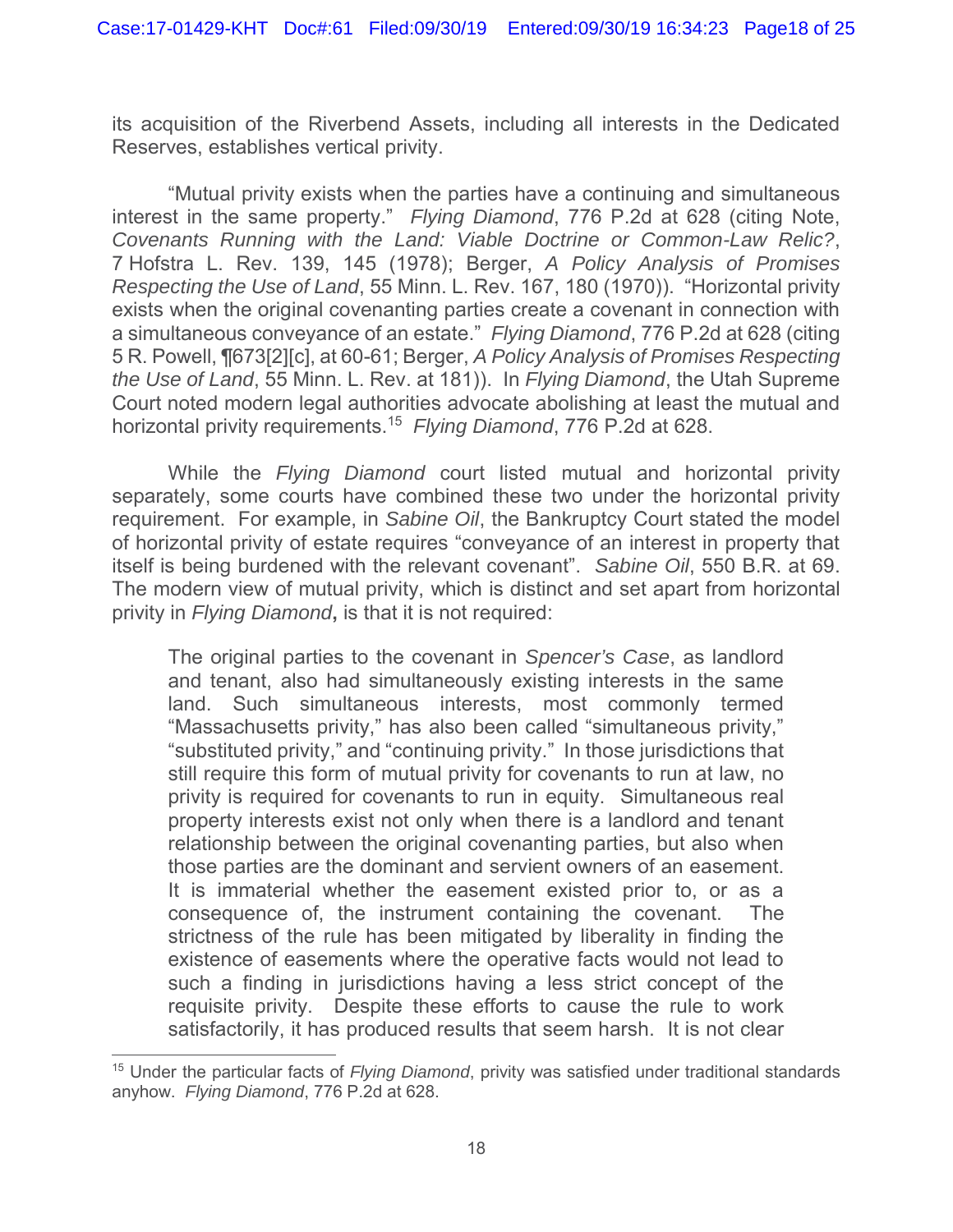which states (including Massachusetts) currently require mutual privity. As with "tenurial privity," criticisms of "Massachusetts privity" have been strong.

9 Powell on Real Property, ¶60.04[3][c](ii) (2001) (citations omitted).

Utah has never adopted the requirement mutual privity be shown. In *Flying Diamond*, the Utah Supreme Court sidestepped this issue, because it found mutual privity<sup>16</sup> was established in the same land between the covenanting parties, Newton and Champlin, by "Newton's grant of the surface easements and rights to Champlin." *Flying Diamond*, 776 P.2d at 628 (citations omitted).

Nonetheless, the Utah Supreme Court has intimated its views on the subject. In *Flying Diamond*, the Utah Supreme Court quoted comments of Judge Charles E. Clark, "a noted authority on the law of covenants," strongly criticizing the privity requirement:

[The privity] requirement is probably the greatest source of confusion in the subject, because an understandable policy against title encumbrances (carried, however, to an unreal extreme in these days of modern community land developments) has been buttressed by privity doctrines of seemingly authentic, but actually dubious, historicity. That the parties to an action to enforce a covenant, if not themselves makers of the contract, must each have succeeded by privity to the estate of one of such makers is good enough sense; it is why we say a covenant runs with such estate. But to go further and require that there must be some such succession between the covenanting parties themselves—*that there must have been a grant or conveyance between them at the time of the covenant or possibly some continuing interest of tenure, easement, or otherwise—is supported neither by ancient land law nor by modern policy*.

*Flying Diamond, 776 P.2d at 628, n.13 (quoting 165 Broadway Bldg., Inc. v. City Investing Co.,* 120 F.2d 813, 816–17 (2nd Cir. 1941), *cert. denied*, 314 U.S. 682 (1941) (emphasis added)).

The Utah Supreme Court also noted when addressing privity, substance should prevail over form. *Flying Diamond*, 776 P.2d at 628, n.13 (citing *Neponsit Property Owners' Ass'n v. Emigrant Indus. Sav. Bank,* 278 N.Y. 248, 262, 15 N.E.2d 793, 798 (N.Y. App. 1938) ("*Neponsit* . . . abandoned a strict approach to privity doctrine and held that substance should prevail over technical form so that

<sup>16</sup> Horizontal privity was also present, although not discussed, in *Flying Diamond*.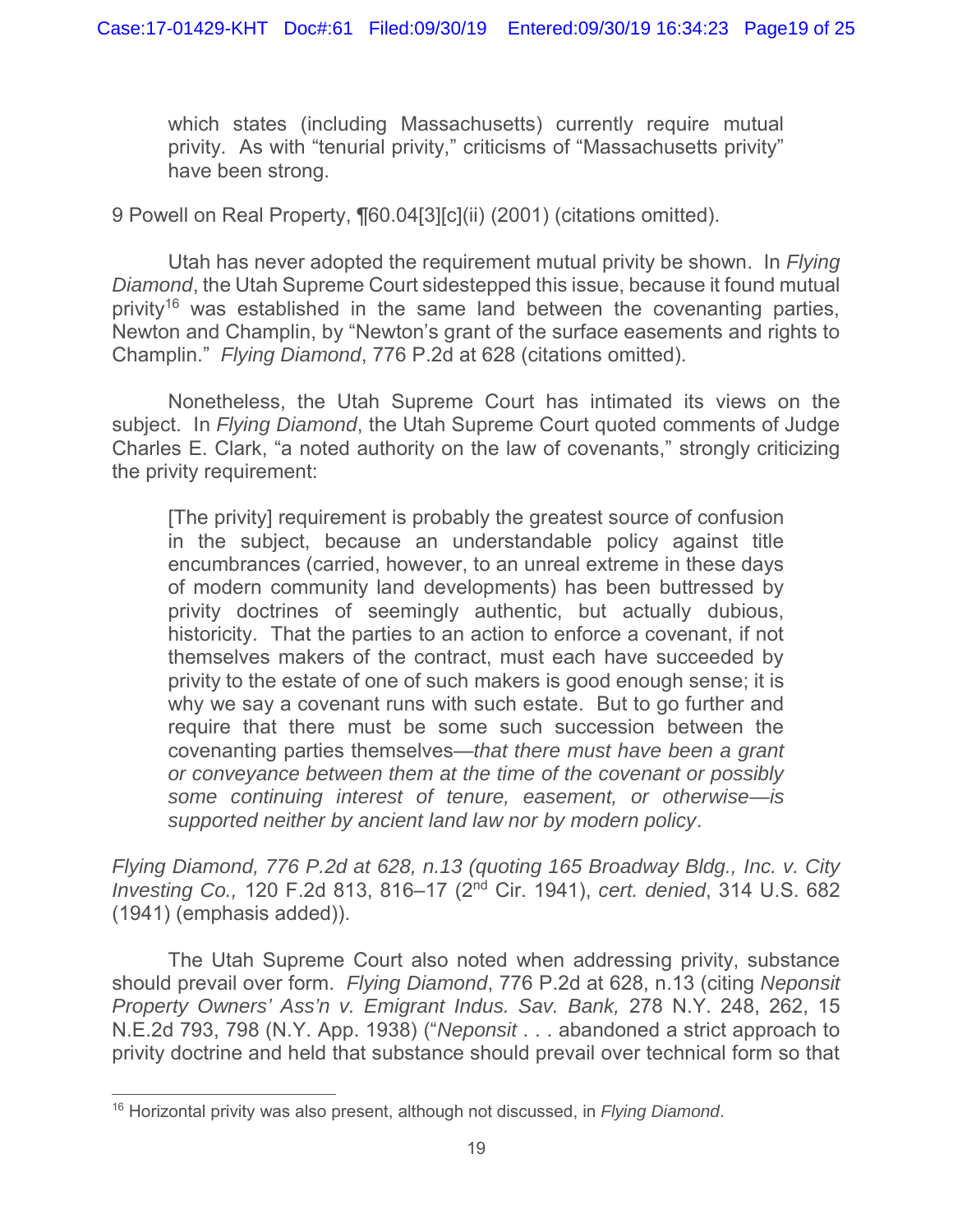a homeowner's association which had no interest in the property at all could sue to enforce a covenant")).

As stated earlier, in *Sabine Oil*, the Court collapsed mutual and horizontal privity into one, noting "[t]he traditional paradigm involves a property owner reserving by covenant, either for itself or another beneficiary, a certain interest out of the conveyance of the property burdened by the covenant." *In re Sabine Oil & Gas Corp.*, 547 B.R. 66, 76 (Bankr. S.D.N.Y. 2016), *aff'd,* 567 B.R. 869 (S.D.N.Y. 2017), *aff'd,* 734 Fed.Appx. 64 (2d Cir. 2018). The Court is cognizant the respective interests of the parties in this case do not fit within that traditional paradigm. Here, the parties simultaneously own property interests – Monarch's Gathering and Saltwater Disposal Systems and easements and Producers' easements and interests in the Leases and the Dedicated Reserves – on the same land, the AMI. *See* Asset Purchase Agreement, §1.1 (Monarch's Motion, Exhibit 2-A). While this scenario is not identical to the traditional paradigm, the Court concludes the simultaneous property interests of the Producer and Gatherer in the AMI satisfies mutual privity to the extent mutual privity would be required in Utah.

In addition, the parties share simultaneous interests in the "Dedicated Reserves," defined broadly as "the interest of Producer[s] in all Gas reserves in and under, and all Gas owned by Producer[s] and produced or delivered from (i) the Leases and (ii) other lands within the AMI" and extend to "all additional right, title, interest, or claim of every kind and character of Producer[s] or [their] Affiliates in (x) the Leases or (y) lands within the AMI". Amended and Restated Agreement at §1.1, Definitions, p.2 (Complaint, Exhibit 2). Although Monarch does not have a fee estate to the Dedicated Reserves, the Dedication is based upon an interest Monarch has in land. See *Flying Diamond*, 776 P.2d at 629. Accordingly, mutual privity is satisfied.

Finally, horizontal privity is established under the facts of this case and under the definition set forth in *Flying Diamond*. Producers and Monarch created the covenants at issue in connection with a simultaneous conveyance of an estate from Badlands to Monarch: the Gathering and Saltwater Disposal Systems. The Asset Purchase Agreement expressly required delivery of the executed Agreements as a condition for closing. *See* Asset Purchase Agreement, §6.2(c) and (g) (Monarch's Motion, Exhibit 2-A).

Wapiti Utah argues horizontal privity is lacking, relying upon the Second Circuit's summary affirmance of *Sabine Oil* on the basis of privity. *See* Supplement at docket #55, ¶¶25-28 (citing *Sabine Oil & Gas Corp. v. Nordheim Eagle Ford Gathering, LLC (In re Sabine Oil & Gas Corp.)*, 734 Fed.Appx. 64 (2nd Cir. 2018)). The *Sabine* Court concluded horizontal privity was not met under Texas law because the gatherers only had horizontal privity of estate "with respect to property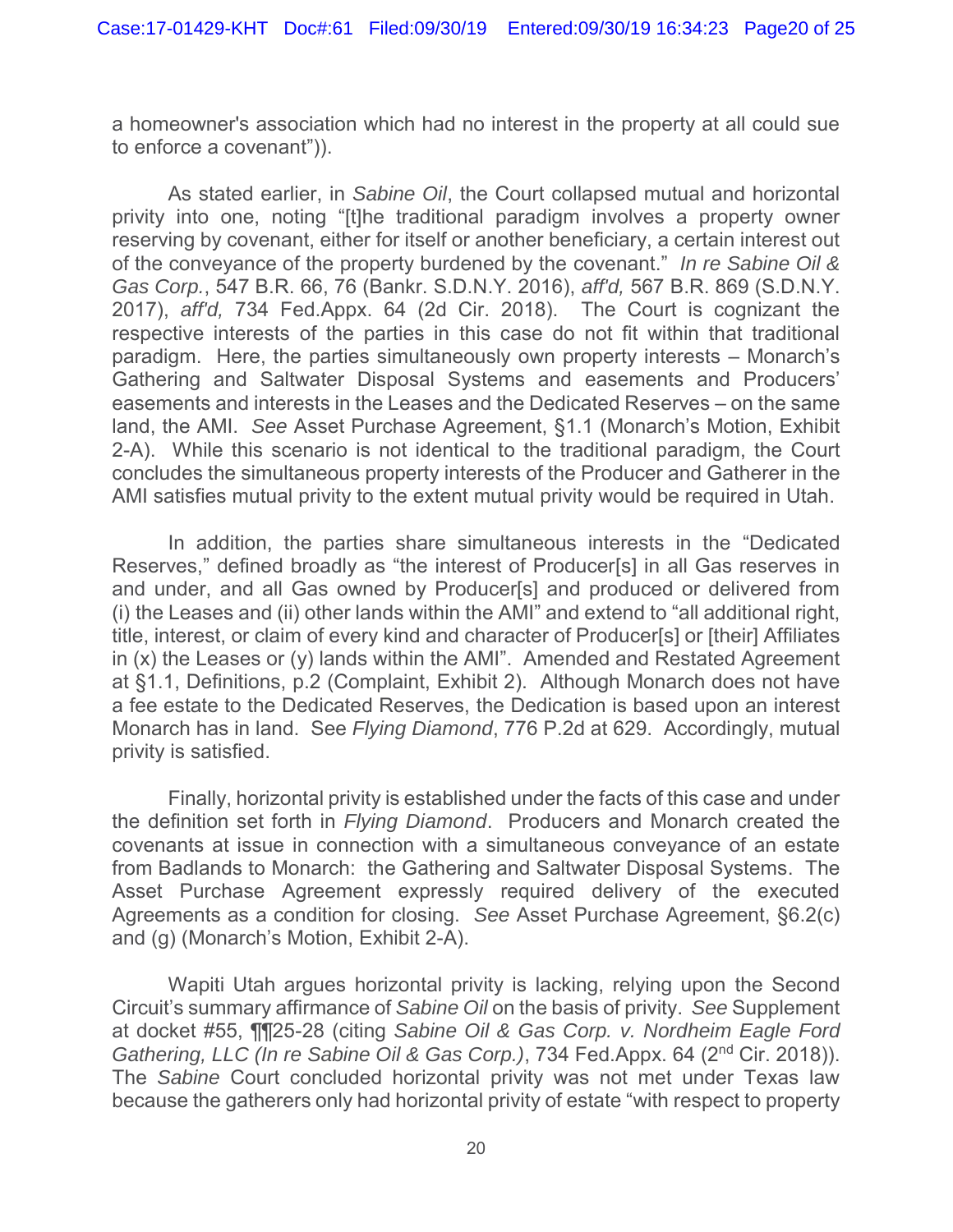separate from the property burdened by the covenant at issue" in the form of a pipeline easement and separate parcel conveyed after the covenants were made. *Sabine Oil*, 550 B.R. at 69. The *Sabine* court concluded horizontal privity of estate requires "conveyance of an interest in property that itself is being burdened with the relevant covenant." *Id*. Wapiti Utah contends horizontal privity is absent because neither the GPA nor the SWDA convey any real property interest. *See*  Supplement, docket #55 at ¶¶22-28. Wapiti Utah asserts the easement granted in the GPA – as in *Sabine Oil* – is not a conveyance satisfying horizontal privity because it burdens the only the "related" surface estate – not the same, mineral estate from which the covenant flows.

The Court disagrees. Here, unlike in *Sabine*, the covenants burden Producers' real property interests (the Dedicated Reserves and Producers' interests in the Leases) in the context of a simultaneous conveyance of real property interests (the Gas Gathering and Saltwater Disposal Systems) to Monarch, both of which are located in the same geographic area (the AMI). Moreover, the GPA granted Monarch a floating easement across the Leases and lands in which Producer may have an interest. *See* Amended and Restated Agreement, Exhibit A, at ¶4 (Complaint, Exhibit 2). These same Leases subject to the easement are interests within the AMI, also subject to the Dedication. Therefore, the easement and Dedication are conveyances that simultaneously burden the same real property interest.

## **C. Application of Sections 363(f) and 365.**

"Under the Bankruptcy Code, if a contract is not executory, a debtor may assign, delegate, or transfer rights and/or obligations under section 363 of the Bankruptcy Code, provided that the criteria of that section are satisfied. If a contract is executory, the debtor must also comply with section 365 of the Bankruptcy Code, which provides special rules governing the transfer of rights and obligations under a contract." *DB Structured Prods., Inc. v. Am. Home Mortgage Holdings, Inc. (In re Am. Home Mortgage Holdings, Inc.)*, 402 B.R. 87, 93 (Bankr. D. Del. 2009).

Section 363(f) provides a trustee (or debtor in possession) can only sell property of an estate free and clear of "any interest" under one of the following five circumstances:

> (1) applicable nonbankruptcy law permits sale of such property free and clear of such interest;

(2) such entity consents;

(3) such interest is a lien and the price at which such property is to be sold is greater than the aggregate value of all liens on such property;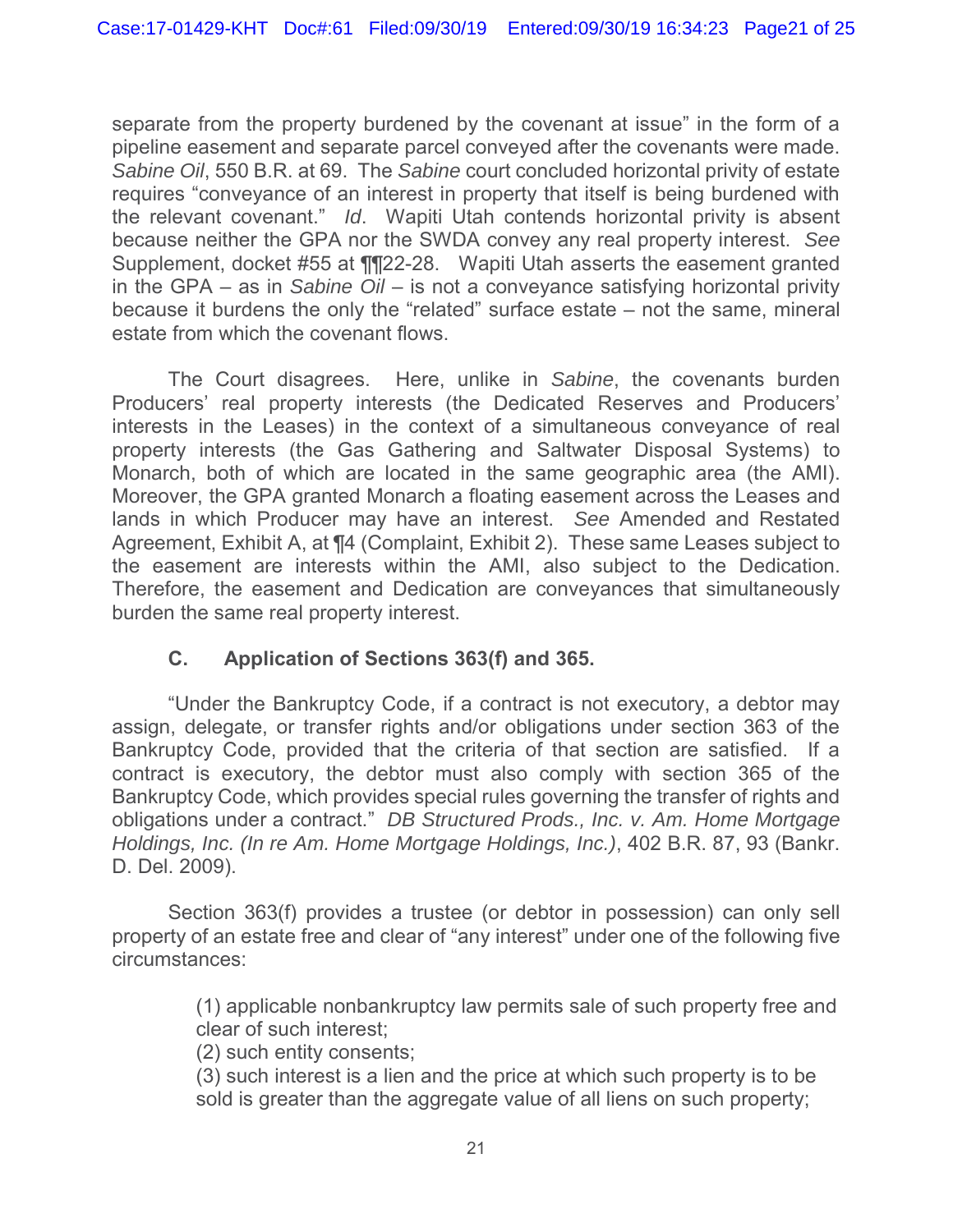- (4) such interest is in bona fide dispute; or
- (5) such entity could be compelled, in a legal or equitable proceeding,
- to accept a money satisfaction of such interest.

Under Utah law, the nature of a covenant that runs with the land is such "that it must be regarded as an integral part of the property." *Lundeberg v. Dastrup*, 497 P.2d 648, 650 (Utah 1972). Therefore, the Agreements are part of the bundle of sticks Wapiti Utah acquired when it purchased the Riverbend Assets, and they are not subject to elimination utilizing Section 363(f).

Similarly, this Court has previously held restrictions that run with the land are not "interests" to which Section 363 applies:

Restrictions that run with the land "create equitable interests that do not compel a person to accept a monetary interest; thus, when restrictive covenants are involved, there is nothing that can force those who benefit from restrictive covenants to 'forego [sic] equitable relief in favor of a cash award.'"

*In re Lonesome Pine Holdings, LLC*, Case No. 10-34560 HRT (Bankr. D. Colo. Sept. 9, 2011), citing *Skyline Woods Homeowners Ass'n, Inc. v. Broekmeier*, 758 N.W.2d 376, 393 (Neb. 2008) (property sold in bankruptcy subject to implied restrictive covenant running with the land requiring property only be used as a golf course) (further citations omitted); *see also, Gouveia v. Tazbir*, 37 F.3d 295, 299 (7th Cir. 1994); *Banning Lewis Ranch Co., LLC v. City of Colo. Springs, Colo. (In re Banning Lewis Ranch Co., LLC)*, 532 B.R. 335, 345-46 (Bankr. D. Colo. 2015); *In re Oyster Bay Cove, Ltd.*, 161 B.R. 338 (Bankr. E.D.N.Y. 1993), *aff'd*, 196 B.R. 251 (E.D.N.Y. 1996); *In re 523 E. Fifth St. Housing Pres. Dev. Fund Corp.*, 79 B.R. 568 (Bankr. S.D.N.Y. 1987).17

Even if the real covenants at issue were subject to Section 363(f), neither Section 363(f)(1) nor (f)(5) serve to strip the Riverbend Assets of the Agreements. Under applicable nonbankruptcy law, covenants that run with the land in Utah "bind successive owners of the burdened or benefited land." *Stern v. Metro. Water Dist. of Salt Lake & Sandy*, 274 P.3d 935, 945 (Utah 2012) (citing *Flying Diamond*, 776 P.2d at 623). In other words, Section 363(f)(1) cannot be satisfied because Utah law does not permit sale of property free and clear of the covenants that run with it. Under Section 363(f)(5), Monarch could not be "compelled, in a legal or

<sup>17</sup> Wapiti Utah cites *Newco Energy v. Energytec, Inc. (In the Matter of Energytec Inc.)*, 739 F.3d 215 (5<sup>th</sup> Cir. 2013) in support of its argument under Section 363(f), "interests" include real covenants. But in *Energytec*, "[t]he *applicability* of Section 363(f)(5) was raised in the [lower] court but not resolved" and the case was remanded for further proceedings. *Energytec*, 739 F.3d at 225 (emphasis added).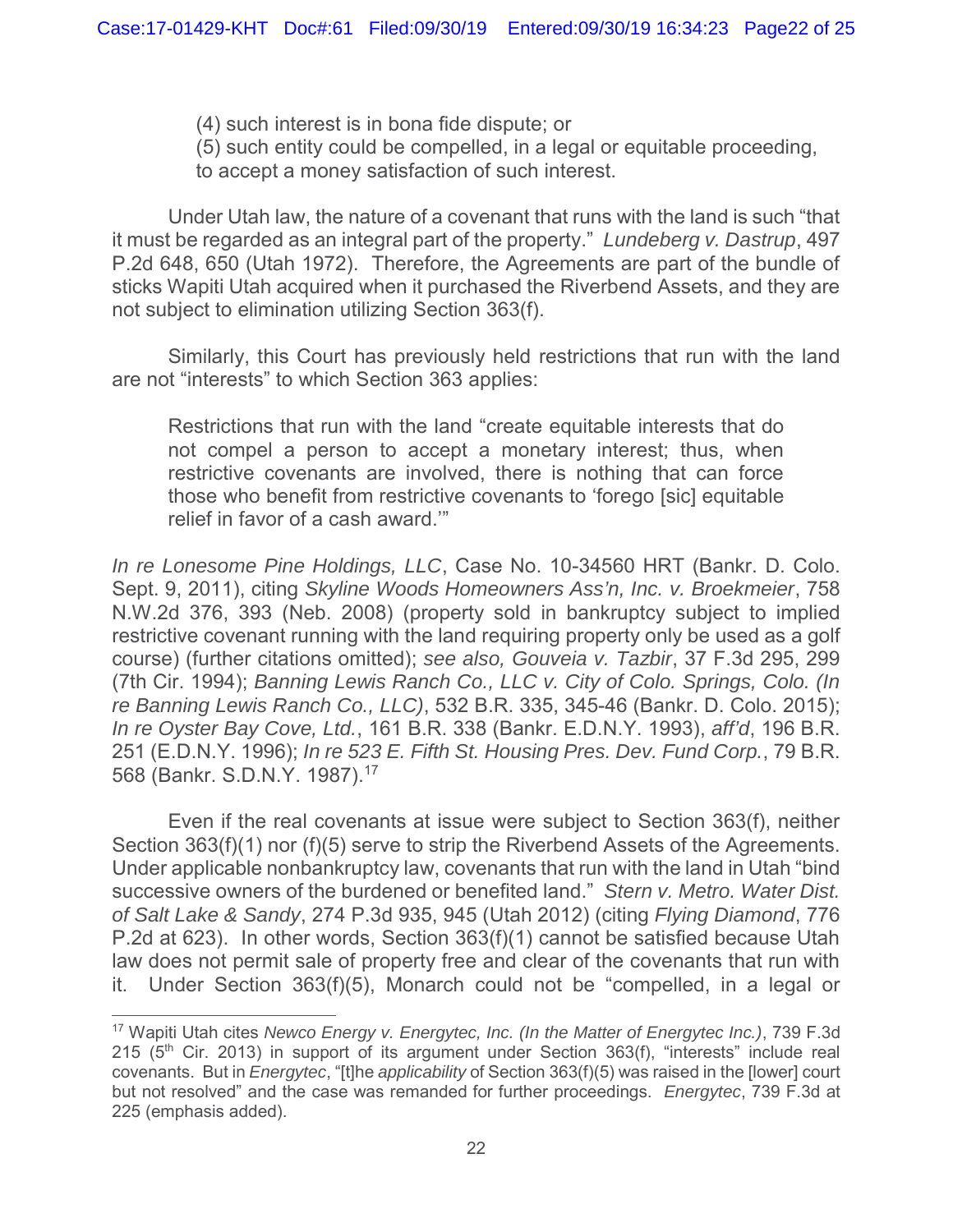equitable proceeding, to accept a money satisfaction of such interest" because the interests of Monarch are part of the Riverbend Assets themselves.

Because the Agreements are covenants that run with the land under Utah law, Section 365 is simply not available. As the District Court in *Sabine Oil* concluded, under Section 365, "it is not possible for a debtor to reject a covenant that 'runs with the land,' since such a covenant creates a property interest that is not extinguished through bankruptcy." *Sabine Oil*, 567 B.R. 869, 874.

### **D. Is Wapiti Utah Liable for Badlands' Pre-petition Default?**

In its Complaint, Monarch asserts a breach of contract claim and seeks to hold Wapiti Utah responsible for in excess of \$1.2 million in unpaid fees that arose during the time Badlands operated the Riverbend Assets pre-petition. While previously arguing the Agreements were not executory contracts but covenants that run with the land, Monarch now argues Wapiti Utah must assume the contracts, and cure all prepetition defaults.

Wapiti Utah argues it cannot be held liable for Badlands' pre-petition default under the Agreements because no contracts existed between Wapiti Utah and Monarch.

The Court agrees with Wapiti Utah. The concept of assumption or rejection is purely a creature of Section 365. As the Court has concluded herein, the Agreements are covenants that run with the land under Utah law. As such, Wapiti Utah is not responsible for curing Badlands' prepetition breach.

Moreover, Monarch's "argument conflates real covenants with the claims that arise from them." Wapiti Utah's Reply, docket #31 at ¶12. Even though the Agreements are covenants that run with the land, there was neither privity of contract nor privity of estate between Monarch and Wapiti Utah before Wapiti Utah purchased the Riverbend Assets. The Court concludes Monarch's claim is an unsecured monetary claim against the bankruptcy estate only and Wapiti Utah is not liable, not because of how Monarch voted on Badlands' Chapter 11 plan or whether it filed a proof of claim, but because generally, a subsequent owner of land burdened by a real covenant takes subject to the covenant, but is not liable for his predecessor's breach:

Under the rules relating to the running of the burden of promises respecting the use of land the successor to the promisor becomes bound, if the promise runs to him, as though he were himself a promisor. *This does not mean that he becomes bound in all ways as though he had himself made the promise.* During the time that he is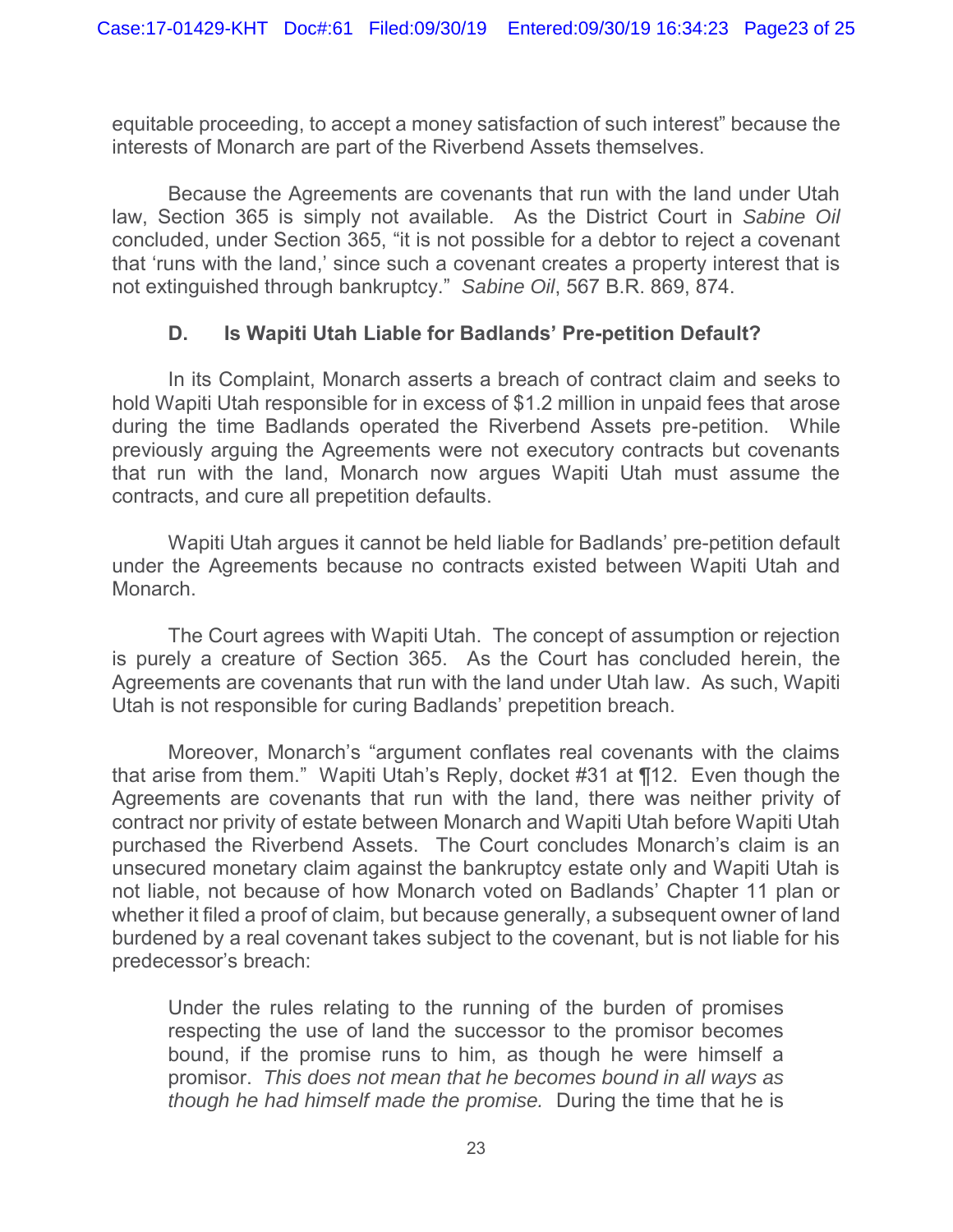a successor he must perform the acts called for by the promise. For failure during that time to perform them he is liable as for a breach of a promise made by him. But *he is not responsible as a promisor for any defaults in the performance of the promise which may have occurred before he succeeded to the interest of the promisor in the land with which the promise runs* nor is he so liable for defaults which occur after he ceases to have that interest.

*Vinson v. Meridian Masonic Temple Bldg. Ass'n*, 475 So.2d 807, 810 (Miss. 1985), citing *Volume 5, Restatement of the Law, Property § 530(c) (1944) (emphasis added)*; *see also Grace v. Yarnall*, 441 F.Supp.2d 130, 143 n.11 (D. Me. 2006); *MCI Telecommunications Corp. v. Tri-County Metropolitan Dist. of Oregon*, 201 F.3d 444 at \*2 (9th Cir. 1999) (unpublished disposition).

Once a real covenant is breached, it becomes a cause of action. *See, e.g., Gibbons v. Tenneco, Inc.*, 710 F.Supp. 643, 648 (E.D. Ky. 1988) ("coal clause" covenant, once breached, became chose in action retained by owner of property at the time claim arose, and did not pass to purchaser); *Conti v. Duve*, 15 A.2d 494, 495-96 (Pa. 1940) (party who first acquired title after breach of obligations imposed by covenant running with the land to repair or replace bridge held not liable, as no privity of contract or estate existed); *see also, e.g., H.T. & C. Co. v. Whitehouse*, 154 P. 950 (Utah 1916). In sum, "[w]hile a covenant . . . may run with the land, damages arising from broken covenants do not." *Wallace v. Paulus Bros. Packing Co.*, 231 P.2d 417, 419 (Or. 1951), citing *Wesco v. Kern*, 59 P. 548, 549 (Or. 1900).

Wapiti Utah took the Riverbend Assets free and clear of Monarch's claim for payment pursuant to Section 363(f)(5) because Monarch "could be compelled, in a legal or equitable proceeding, to accept a money satisfaction of such interest." 11 U.S.C. § 363(f)(5). The Sale Order does not require any different conclusion; by its terms, Monarch's claims in this proceeding were left for the Court to decide. Whatever monetary claim Monarch has for pre-petition fees is a claim against the bankruptcy estate of Badlands.

### Accordingly,

THE COURT ORDERS Monarch's Motion is GRANTED IN PART and DENIED IN PART. Summary judgment shall enter in favor of Monarch and against Wapiti Utah on Monarch's first claim for relief, declaring the GPA and the SWDA constitute covenants running with the land that continue to encumber the Riverbend Assets, and to which Wapiti Utah is bound.